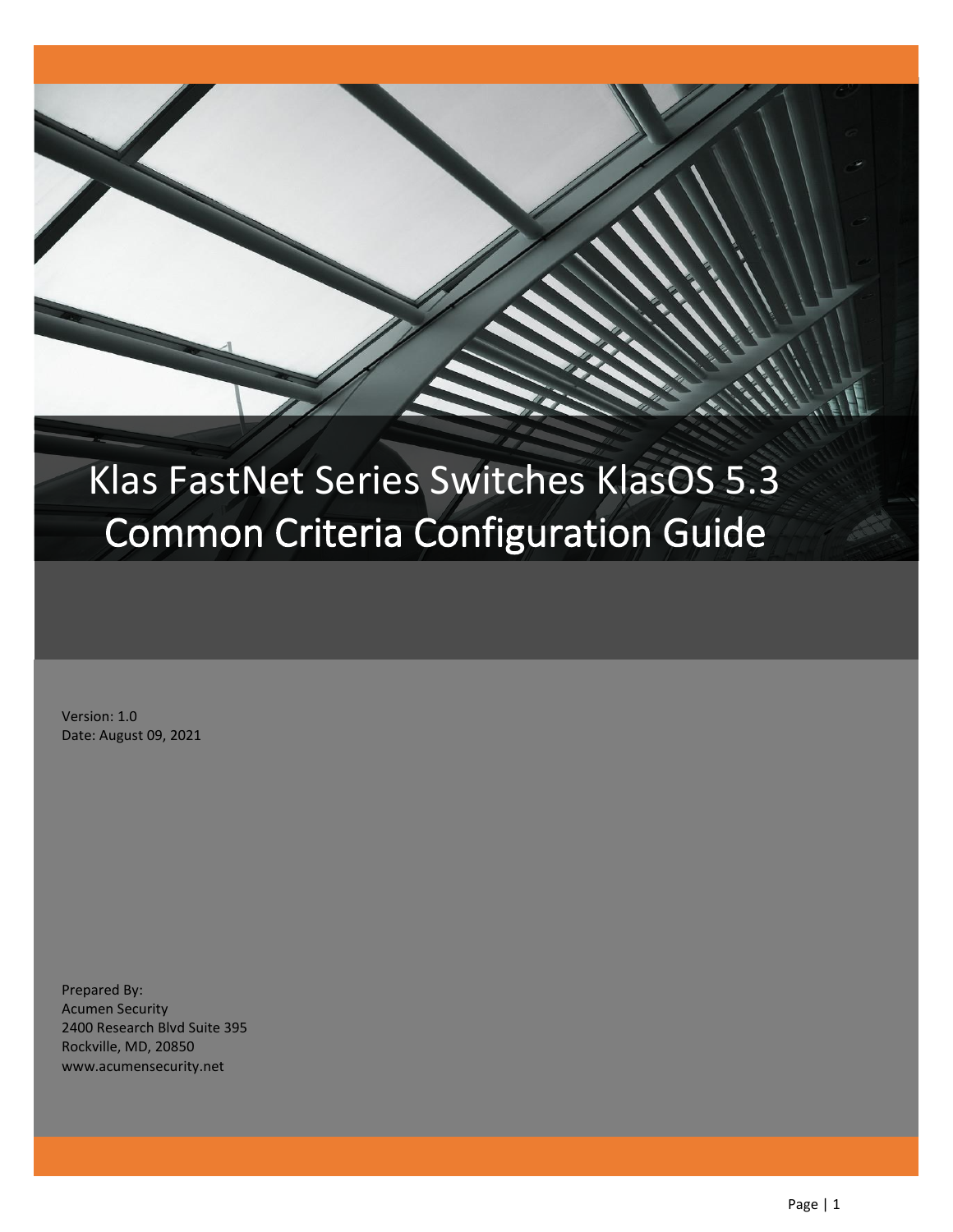# **Table of Contents**

| $\mathbf{1}$   |                         |  |  |  |  |  |  |  |
|----------------|-------------------------|--|--|--|--|--|--|--|
|                | 1.1                     |  |  |  |  |  |  |  |
| $\overline{2}$ |                         |  |  |  |  |  |  |  |
|                | 2.1                     |  |  |  |  |  |  |  |
| 2.2            |                         |  |  |  |  |  |  |  |
|                | 2.3                     |  |  |  |  |  |  |  |
|                | 2.4                     |  |  |  |  |  |  |  |
| $\mathbf{3}$   |                         |  |  |  |  |  |  |  |
|                | 3.1                     |  |  |  |  |  |  |  |
|                | 3.2                     |  |  |  |  |  |  |  |
|                | 3.3                     |  |  |  |  |  |  |  |
|                | 3.3.1                   |  |  |  |  |  |  |  |
|                | 3.3.2                   |  |  |  |  |  |  |  |
|                | 3.3.3                   |  |  |  |  |  |  |  |
|                | 3.3.4                   |  |  |  |  |  |  |  |
|                | 3.3.5                   |  |  |  |  |  |  |  |
|                | 3.3.6                   |  |  |  |  |  |  |  |
|                | 3.3.7<br>3.3.8<br>3.3.9 |  |  |  |  |  |  |  |
|                |                         |  |  |  |  |  |  |  |
|                |                         |  |  |  |  |  |  |  |
|                | 3.3.10                  |  |  |  |  |  |  |  |
|                | 3.3.11                  |  |  |  |  |  |  |  |
| 4              |                         |  |  |  |  |  |  |  |
| 5              |                         |  |  |  |  |  |  |  |
|                | 5.1                     |  |  |  |  |  |  |  |
|                | 5.2                     |  |  |  |  |  |  |  |
|                | 5.3                     |  |  |  |  |  |  |  |
|                | 5.4                     |  |  |  |  |  |  |  |
| 6              |                         |  |  |  |  |  |  |  |
|                | 6.1                     |  |  |  |  |  |  |  |
|                | 6.1.1                   |  |  |  |  |  |  |  |
|                | 6.1.2                   |  |  |  |  |  |  |  |
|                | 6.2                     |  |  |  |  |  |  |  |
|                | 6.3                     |  |  |  |  |  |  |  |
|                | 6.4                     |  |  |  |  |  |  |  |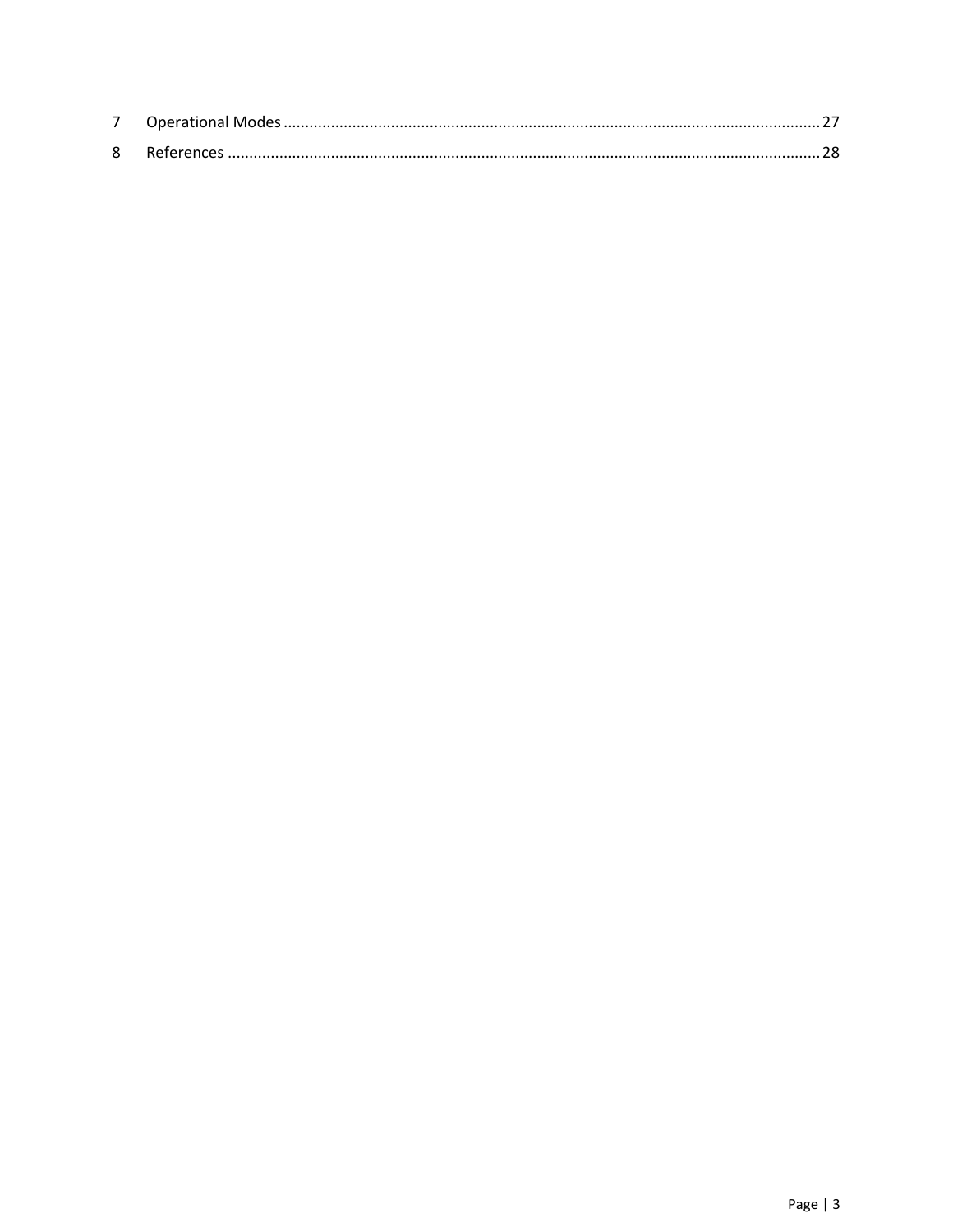# **Revision History**

| <b>Version</b> | Date                             | <b>Changes</b>                                |
|----------------|----------------------------------|-----------------------------------------------|
| 0.1            | September 4 <sup>th</sup> , 2020 | Initial release                               |
| 0.2            | October 4 <sup>th</sup> , 2020   | Added log images                              |
| 0.3            | December 11 <sup>th,</sup> 2020  | Added visual examples and updated information |
| 0.4            | January 15 <sup>th</sup> , 2021  | <b>Updated formatting</b>                     |
| 0.5            | April 27 <sup>th,</sup> 2021     | Updated based on new ST                       |
| 0.6            | May 13th, 2021                   | Updated based on TR review                    |
| 0.7            | June 7 <sup>th,</sup> 2021       | Updated based on new ST                       |
| 0.8            | June 24 <sup>th,</sup> 2021      | Updated based on QA review                    |
| 0.9            | June 28 <sup>th</sup> , 2021     | Updated based on new ST                       |
| 1.0            | August 9 <sup>th,</sup> 2021     | Updated based on validator comments           |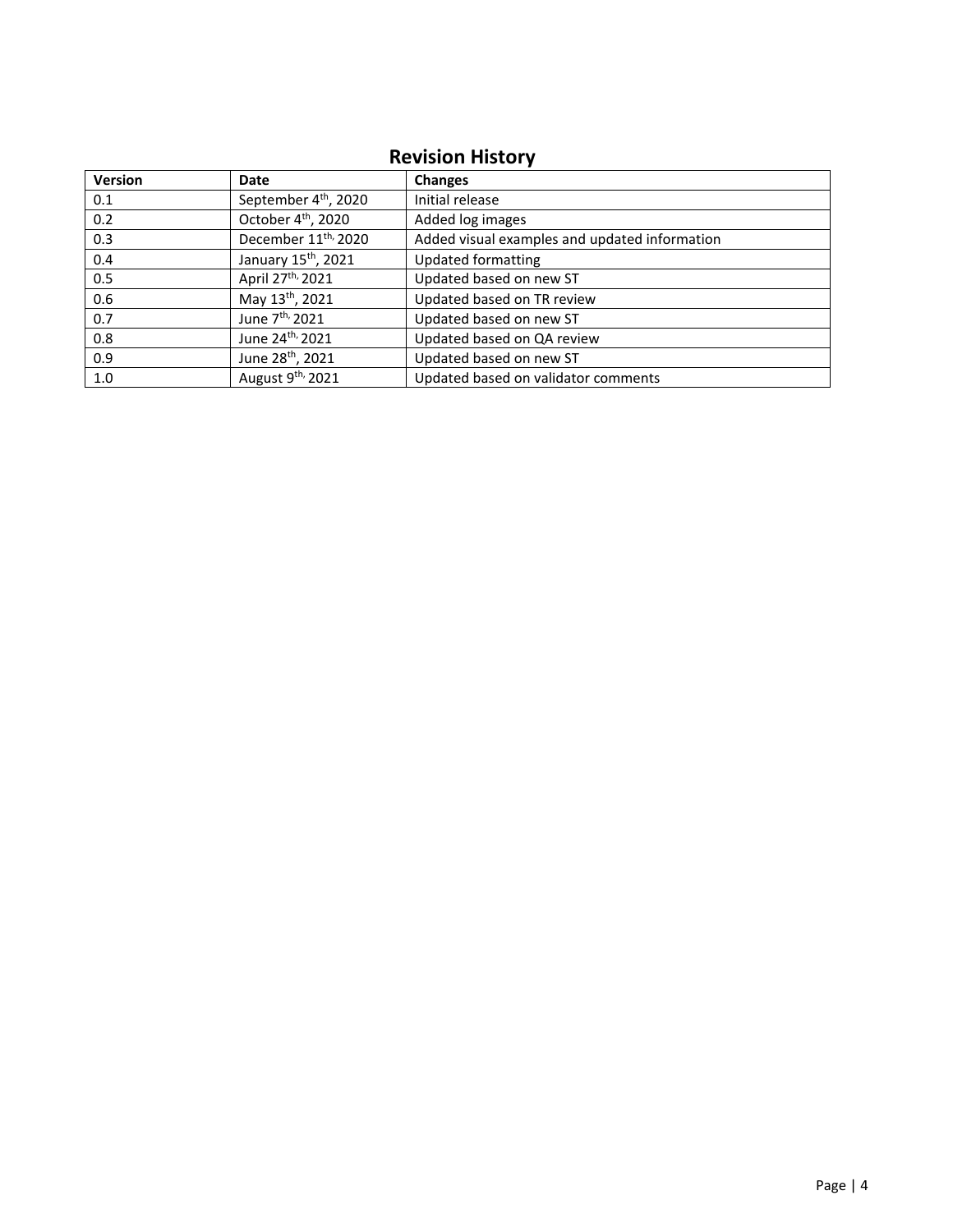# <span id="page-4-0"></span>**1 Purpose of this Document**

This document is a guide for the Klas FastNet Series Switches implementation of the Protection Profile for Network Devices, Version 2.2e [NDcPP v2.2e]. The information contained in this document is intended for Administrators who would be responsible for the configuration and management of the Klas FastNet Series Switches which runs on the KlasOS operating system.

This document will guide how to install, configure, and operate the device in a Common Criteria Compliant mode.

- Prerequisites for installing Klas FastNet Series Switches.
- How to Klas FastNet Series Switches.
- The secure communication mechanisms employed KlasOS.
- How to update the KlasOS Firmware.



### Klas Voyager TDC Switch Deployment Diagram

**Figure 1: Klas Voyager TDC Deployment Diagram**

### <span id="page-4-1"></span>1.1 **TOE Overview**

The TOE is the Klas Fastnet Series Switches Klas OS 5.3. (herein referred to as the "TOE") It runs the KlasOS firmware, which provides connectivity to multiple devices contained within the same network segment. A real-time clock is present on all KlasOS devices. Authentication can be performed locally or over a trusted channel using SSH. All logs can be securely transferred to a syslog server. KlasOS provides a Command Line Interface (CLI) for device configuration. The Klas Fastnet switches range of products provide expandable, enterprise-grade, rugged mobility solutions.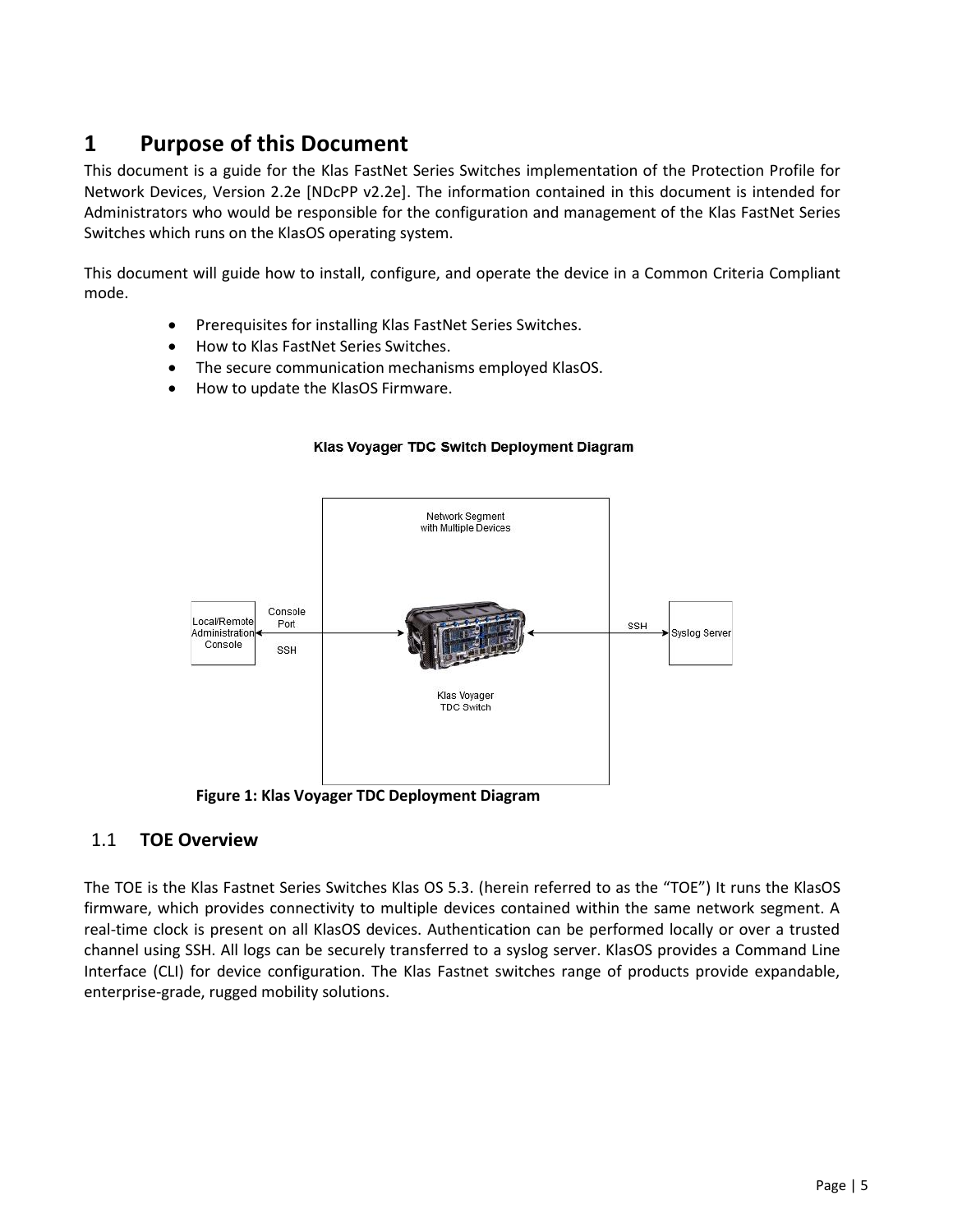# <span id="page-5-0"></span>**2 TOE Description**

# <span id="page-5-1"></span>2.1 **Evaluated Configuration**

The TOE also supports (sometimes optionally) secure connectivity with several other IT environment devices, including the following:

| Component                                   | Required | <b>Usage/Purpose Description for TOE performance</b>                                                                                                                                                                                            |
|---------------------------------------------|----------|-------------------------------------------------------------------------------------------------------------------------------------------------------------------------------------------------------------------------------------------------|
| Management<br><b>Workstation/SSH Client</b> | Yes      | This includes any IT Environment Management workstation with a<br>SSH client installed that is used by the TOE administrator to support<br>TOE administration through SSH protected channel. Any SSH client<br>that supports SSHv2 may be used. |
| <b>Syslog Server</b>                        | Yes      | The syslog audit server is used for remote storage of audit records<br>that have been generated by and transmitted from the TOE.                                                                                                                |

### **Table 1: IT Environment Components**

# <span id="page-5-2"></span>2.2 **Physical Boundaries**

The TOE consists of the following devices:

• Klas Voyager TDC 10G Switch and Klas Voyager TDC 12GG Switch running KlasOS v 5.3.5 on Marvell Prestera 98DX8212 (ARM v7) processor.

## <span id="page-5-3"></span>2.3 **Assumptions**

This section describes the assumptions made in identification of the threats and security requirements for Network Devices. The Network Device is not expected to provide assurance in any of these areas, and as a result, requirements are not included to mitigate the threats associated with them. The table below describes conditions which are assumed to exist in the environment where the TOE is deployed. These assumptions are referenced from the PP and remain unchanged from their original source.

| ID                      | <b>Assumption</b>                                                      |
|-------------------------|------------------------------------------------------------------------|
| A.PHYSICAL PROTECTION   | The Network Device is assumed to be physically protected in its        |
|                         | operational environment and not subject to physical attacks that       |
|                         | compromise the security or interfere with the device's physical        |
|                         | interconnections and correct operation. This protection is assumed to  |
|                         | be sufficient to protect the device and the data it contains. As a     |
|                         | result, the cPP does not include any requirements on physical          |
|                         | tamper protection or other physical attack mitigations. The cPP does   |
|                         | not expect the product to defend against physical access to the        |
|                         | device that allows unauthorized entities to extract data, bypass other |
|                         | controls, or otherwise manipulate the device. For vNDs, this           |
|                         | assumption applies to the physical platform on which the VM runs.      |
| A.LIMITED FUNCTIONALITY | The device is assumed to provide networking functionality as its core  |
|                         | function and not provide functionality/services that could be          |
|                         | deemed as general purpose computing. For example, the device           |
|                         | should not provide a computing platform for general purpose            |
|                         | applications (unrelated to networking functionality).                  |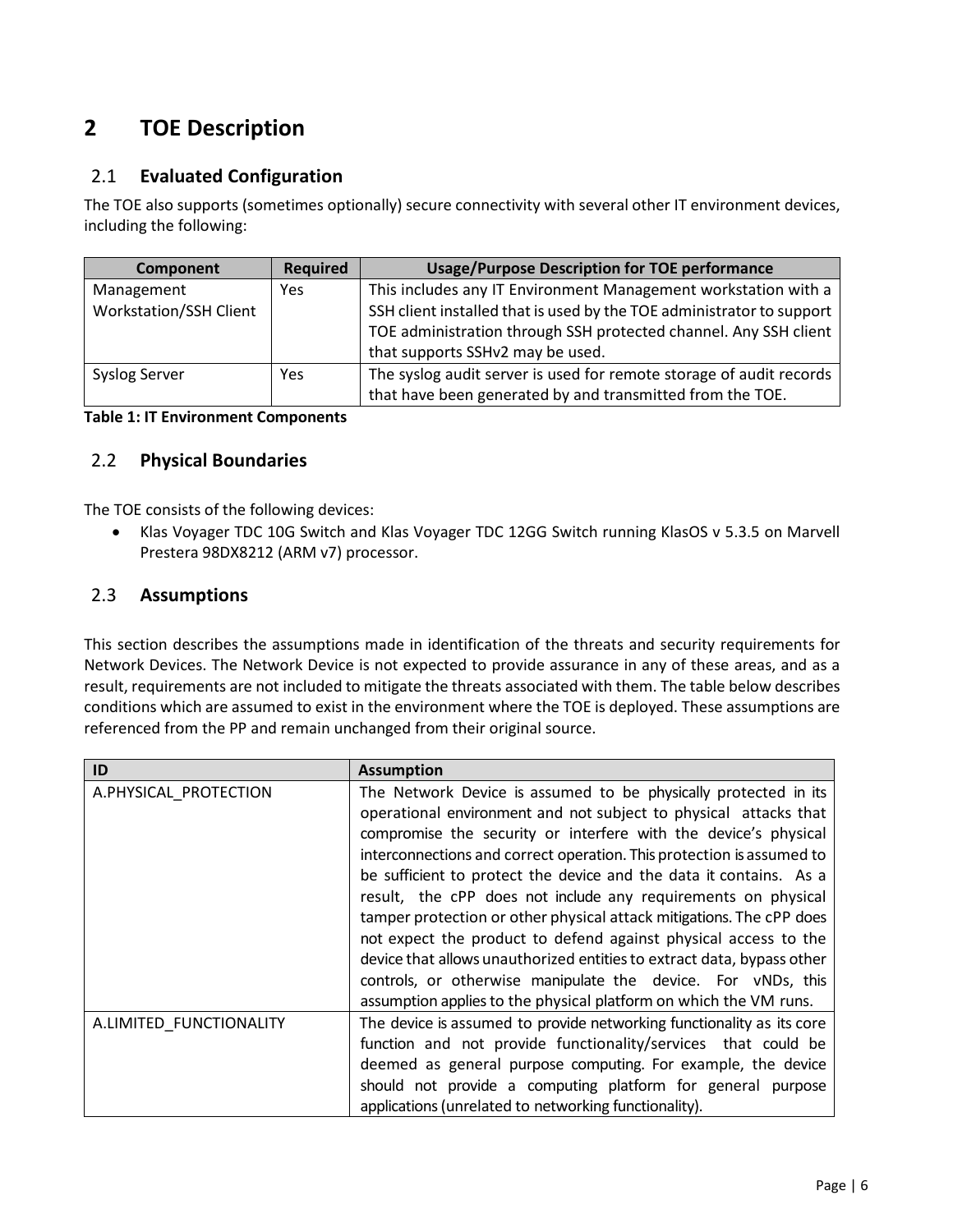| In the case of vNDs, the VS is considered part of the TOE with only<br>one vND instance for each physical hardware platform. The<br>exception being where components of the distributed TOE run inside<br>more than one virtual machine (VM) on a single VS. There are no other<br>guest VMs on the physical platform providing non-Network Device<br>functionality.<br>A.NO_THRU_TRAFFIC_PROTECTION<br>A standard/generic Network Device does not provide any assurance<br>regarding the protection of traffic that traverses it. The intent is for<br>the Network Device to protect data that originates on or is destined<br>to the device itself, to include administrative data and audit data.<br>Traffic that is traversing the Network Device, destined for another<br>network entity, is not covered by the NDcPP. It is assumed that this<br>protection will be covered by cPPs and PP-Modules for particular<br>types of Network Devices (e.g., firewall).<br>The Security Administrator(s) for the Network Device are assumed to<br>A.TRUSTED_ADMINISTRATOR |
|-------------------------------------------------------------------------------------------------------------------------------------------------------------------------------------------------------------------------------------------------------------------------------------------------------------------------------------------------------------------------------------------------------------------------------------------------------------------------------------------------------------------------------------------------------------------------------------------------------------------------------------------------------------------------------------------------------------------------------------------------------------------------------------------------------------------------------------------------------------------------------------------------------------------------------------------------------------------------------------------------------------------------------------------------------------------------|
|                                                                                                                                                                                                                                                                                                                                                                                                                                                                                                                                                                                                                                                                                                                                                                                                                                                                                                                                                                                                                                                                         |
|                                                                                                                                                                                                                                                                                                                                                                                                                                                                                                                                                                                                                                                                                                                                                                                                                                                                                                                                                                                                                                                                         |
|                                                                                                                                                                                                                                                                                                                                                                                                                                                                                                                                                                                                                                                                                                                                                                                                                                                                                                                                                                                                                                                                         |
|                                                                                                                                                                                                                                                                                                                                                                                                                                                                                                                                                                                                                                                                                                                                                                                                                                                                                                                                                                                                                                                                         |
|                                                                                                                                                                                                                                                                                                                                                                                                                                                                                                                                                                                                                                                                                                                                                                                                                                                                                                                                                                                                                                                                         |
|                                                                                                                                                                                                                                                                                                                                                                                                                                                                                                                                                                                                                                                                                                                                                                                                                                                                                                                                                                                                                                                                         |
|                                                                                                                                                                                                                                                                                                                                                                                                                                                                                                                                                                                                                                                                                                                                                                                                                                                                                                                                                                                                                                                                         |
|                                                                                                                                                                                                                                                                                                                                                                                                                                                                                                                                                                                                                                                                                                                                                                                                                                                                                                                                                                                                                                                                         |
|                                                                                                                                                                                                                                                                                                                                                                                                                                                                                                                                                                                                                                                                                                                                                                                                                                                                                                                                                                                                                                                                         |
| be trusted and to act in the best interest of security for the                                                                                                                                                                                                                                                                                                                                                                                                                                                                                                                                                                                                                                                                                                                                                                                                                                                                                                                                                                                                          |
| organization. This includes appropriately trained, following policy, and                                                                                                                                                                                                                                                                                                                                                                                                                                                                                                                                                                                                                                                                                                                                                                                                                                                                                                                                                                                                |
| adhering to guidance documentation. Administrators are trusted to                                                                                                                                                                                                                                                                                                                                                                                                                                                                                                                                                                                                                                                                                                                                                                                                                                                                                                                                                                                                       |
| ensure passwords/credentials have sufficient strength and entropy                                                                                                                                                                                                                                                                                                                                                                                                                                                                                                                                                                                                                                                                                                                                                                                                                                                                                                                                                                                                       |
| and to lack malicious intent when administering the device. The                                                                                                                                                                                                                                                                                                                                                                                                                                                                                                                                                                                                                                                                                                                                                                                                                                                                                                                                                                                                         |
| Network Device is not expected to be capable of defending against a<br>malicious Administrator that actively works to bypass or compromise                                                                                                                                                                                                                                                                                                                                                                                                                                                                                                                                                                                                                                                                                                                                                                                                                                                                                                                              |
| the security of the device.                                                                                                                                                                                                                                                                                                                                                                                                                                                                                                                                                                                                                                                                                                                                                                                                                                                                                                                                                                                                                                             |
| For TOEs supporting X.509v3 certificate-based authentication, the                                                                                                                                                                                                                                                                                                                                                                                                                                                                                                                                                                                                                                                                                                                                                                                                                                                                                                                                                                                                       |
| Security Administrator(s) are expected to fully validate (e.g. offline                                                                                                                                                                                                                                                                                                                                                                                                                                                                                                                                                                                                                                                                                                                                                                                                                                                                                                                                                                                                  |
| verification) any CA certificate (root CA certificate or intermediate                                                                                                                                                                                                                                                                                                                                                                                                                                                                                                                                                                                                                                                                                                                                                                                                                                                                                                                                                                                                   |
| CA certificate) loaded into the TOE's trust store (aka 'root store', '                                                                                                                                                                                                                                                                                                                                                                                                                                                                                                                                                                                                                                                                                                                                                                                                                                                                                                                                                                                                  |
| trusted CA Key Store', or similar) as a trust anchor prior to use (e.g.                                                                                                                                                                                                                                                                                                                                                                                                                                                                                                                                                                                                                                                                                                                                                                                                                                                                                                                                                                                                 |
| offline verification).                                                                                                                                                                                                                                                                                                                                                                                                                                                                                                                                                                                                                                                                                                                                                                                                                                                                                                                                                                                                                                                  |
| The Network Device firmware and software is assumed to be<br>A.REGULAR_UPDATES                                                                                                                                                                                                                                                                                                                                                                                                                                                                                                                                                                                                                                                                                                                                                                                                                                                                                                                                                                                          |
| updated by an Administrator on a regular basis in response to the                                                                                                                                                                                                                                                                                                                                                                                                                                                                                                                                                                                                                                                                                                                                                                                                                                                                                                                                                                                                       |
| release of product updates due to known vulnerabilities.                                                                                                                                                                                                                                                                                                                                                                                                                                                                                                                                                                                                                                                                                                                                                                                                                                                                                                                                                                                                                |
| A.ADMIN_CREDENTIALS_SECURE<br>The Administrator's credentials (private key) used to access the                                                                                                                                                                                                                                                                                                                                                                                                                                                                                                                                                                                                                                                                                                                                                                                                                                                                                                                                                                          |
| Network Device are protected by the platform on which they reside.                                                                                                                                                                                                                                                                                                                                                                                                                                                                                                                                                                                                                                                                                                                                                                                                                                                                                                                                                                                                      |
| The Administrator must ensure that there is no unauthorized access<br>A.RESIDUAL_INFORMATION                                                                                                                                                                                                                                                                                                                                                                                                                                                                                                                                                                                                                                                                                                                                                                                                                                                                                                                                                                            |
| possible for sensitive residual information (e.g. cryptographic keys,                                                                                                                                                                                                                                                                                                                                                                                                                                                                                                                                                                                                                                                                                                                                                                                                                                                                                                                                                                                                   |
| keying material, PINs, passwords etc.) on networking equipment<br>when the equipment is discarded or removed from its operational                                                                                                                                                                                                                                                                                                                                                                                                                                                                                                                                                                                                                                                                                                                                                                                                                                                                                                                                       |
| environment.                                                                                                                                                                                                                                                                                                                                                                                                                                                                                                                                                                                                                                                                                                                                                                                                                                                                                                                                                                                                                                                            |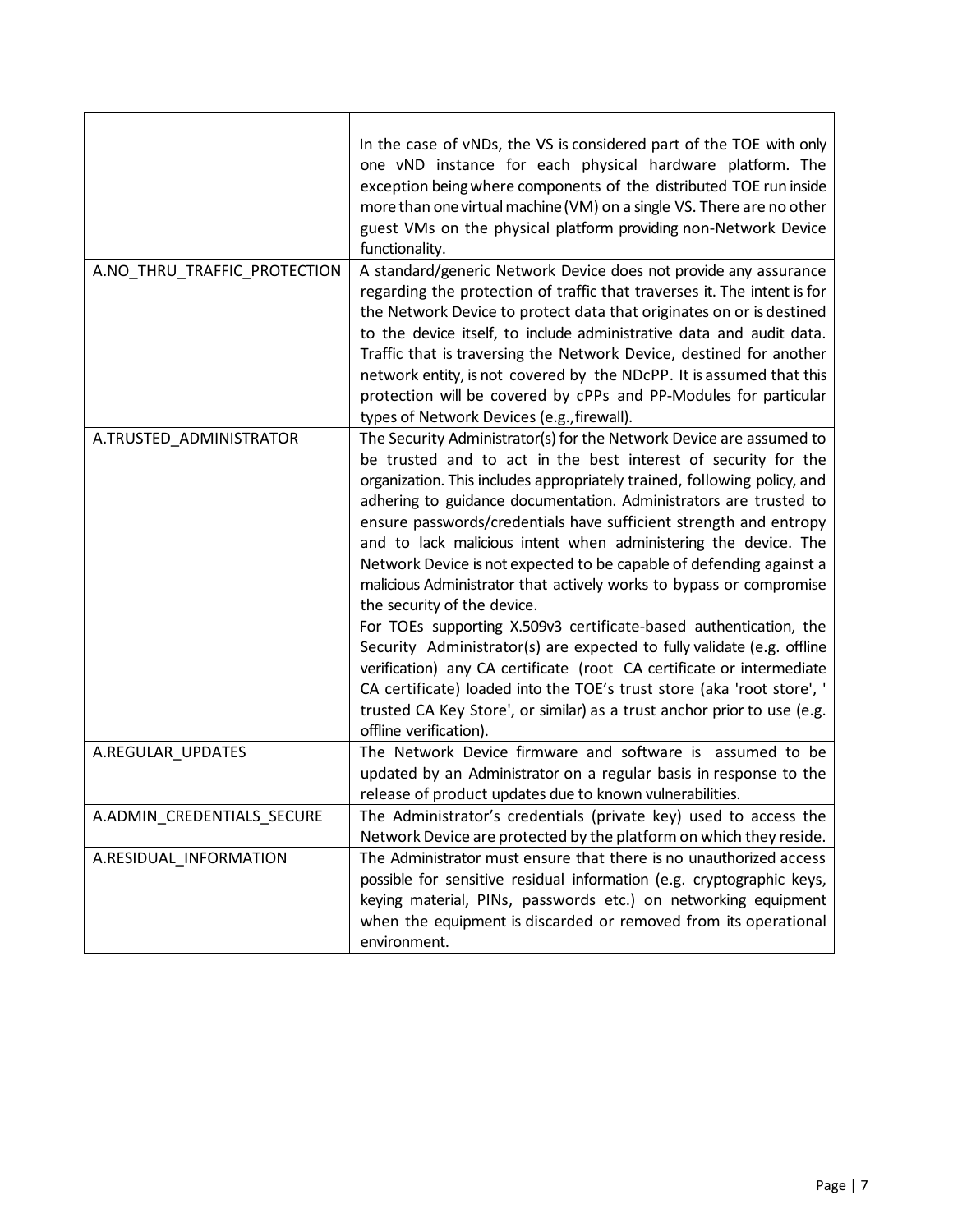# <span id="page-7-0"></span>2.4 **Excluded Functionality**

The following TOE functionalities are not within the scope of the evaluation and have therefore been excluded from the evaluation:

- SNMP
- NTP

The TOE has all the above functionalities disabled by default and should not be enabled for the Common Criteria evaluated configuration.

The following TOE functionalities will not be evaluated to comply with the CC Compliant configuration of the TOE:

- Spanning Tree Protocol (STP)
- Port Security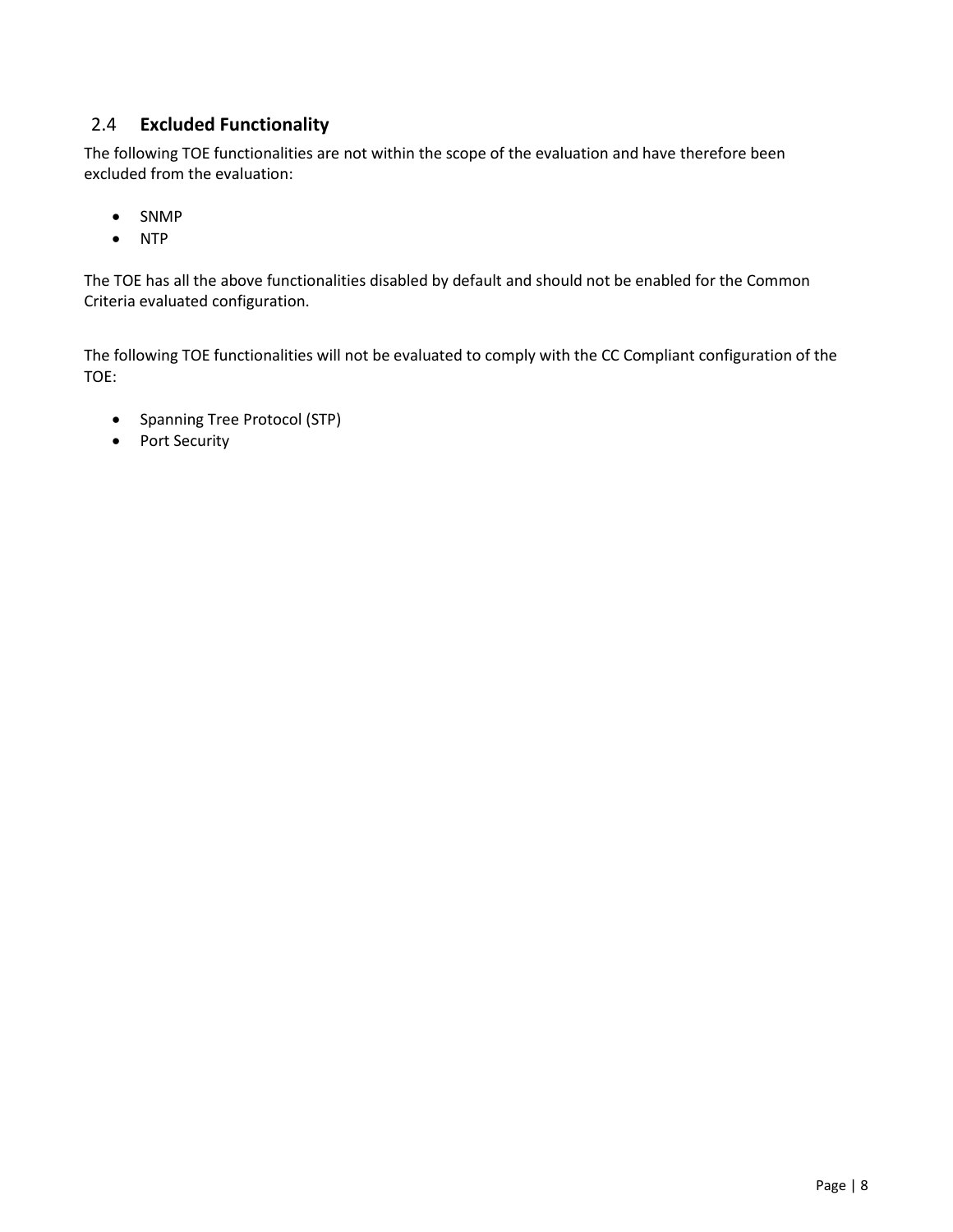# <span id="page-8-0"></span>**3 Secure Installation and Configuration**

## <span id="page-8-1"></span>3.1 **Prerequisites**

The device must be configured to operate in Common Criteria validated mode. Please refer to Section 3.3 'CC-Compliant-Configuration' for instructions on configuring the TOE in Common Criteria mode. Prior to configuration, the following steps must be followed to prepare the TOE for configuration:

- Ensure that the Klas Voyager TDC Switch is not connected to any external network prior to initial configuration. The proper firmware should be installed and verified prior to any network connectivity as well.
- Download the KlasOS Common Criteria validated firmware image from the source below:
	- o [https://helpdesk.klastelecomservices.com/customer/en/portal/topics/900574-voyager--](https://helpdesk.klastelecomservices.com/customer/en/portal/topics/900574-voyager---software-downloads/articles) [software-downloads/articles](https://helpdesk.klastelecomservices.com/customer/en/portal/topics/900574-voyager---software-downloads/articles)

**NOTE:** User registration is required to download the firmware images.

- Before powering on the TOE, connect a PC or laptop to the console port using an RJ-45 to RS-232 console cable and configure the terminal emulator with the following settings:
	- o Baud: 9600
	- o Data bits: 8
	- o Parity: None
	- o Stop bits: 1
	- o Flow control: none

Initial installation and configuration of the TOE must first be done through local console before remote administration through SSH can be enabled.

# <span id="page-8-2"></span>3.2 **Installing and Updating the Software**

Once all perquisites have been met, follow the steps below while still connected to the TOE via the console port:

1. Power on the TOE and wait until it boots completely. You will see the following once finished:

|   |  | Press RETURN to get started. |
|---|--|------------------------------|
| ┖ |  |                              |

2. Pressing **<ENTER>** here will give a <**TDCswitch>** prompt.

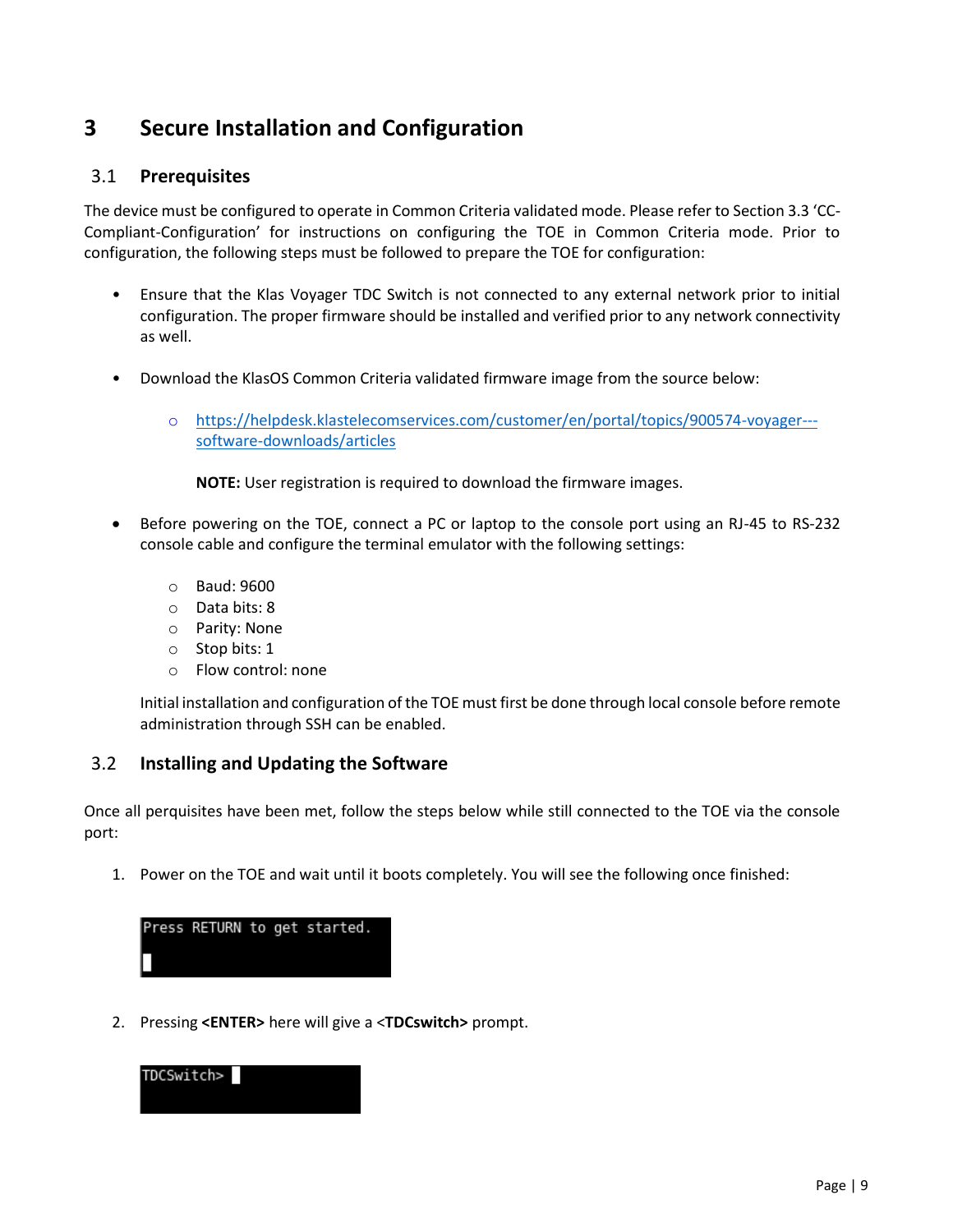3. Enable Privileged EXEC Mode:

```
TDCSwitch> enable
Dec 15 13:49:46 TDCSwitch CLI[23534]: (admin) (test) (ttyS0) startup : Success
TDCSwitch#
```
4. Configure interface Management0/0 with an IP address and subnet mask. An example can be seen below:

```
TDCSwitch# configure terminal
TDCSwitch(config)# interface Management0/0
TDCSwitch(config-if)# ip address 10.1.2.53 255.255.255.0
TDCSwitch(config-if)#
TDCSwitch(config-if)# end
|TDCSwitch#
```
**Note:** The IP address used above is for example purposes only. Please use an adequate IP address which complies with your appropriate network environment.

- 5. Configure the connected PC or laptop with an IP address on the same network as the IP address configured on the previous step.
- 6. Copy the downloaded software to the PC/laptop and move it to the SCP server or TFTP server directory.
	- o If using SCP to copy the software do the following:

#### **copy scp: flash:**

You will be required to enter the IP address and username for the SCP server and the name of the firmware image to be copied.

o If using TFTP to copy the software do the following:

#### **copy tftp: flash:**

You will be required to enter the IP address of the TFTP server and the name of the firmware image to be copied.

**NOTE:** The image that is loaded unto the TOE must be a different name than the currently active image. Sharing the same name would otherwise cause the active image to be overwritten and result in a digital signature verification failure, causing both images to be deleted.

o An example of a full SCP file transfer can be seen below: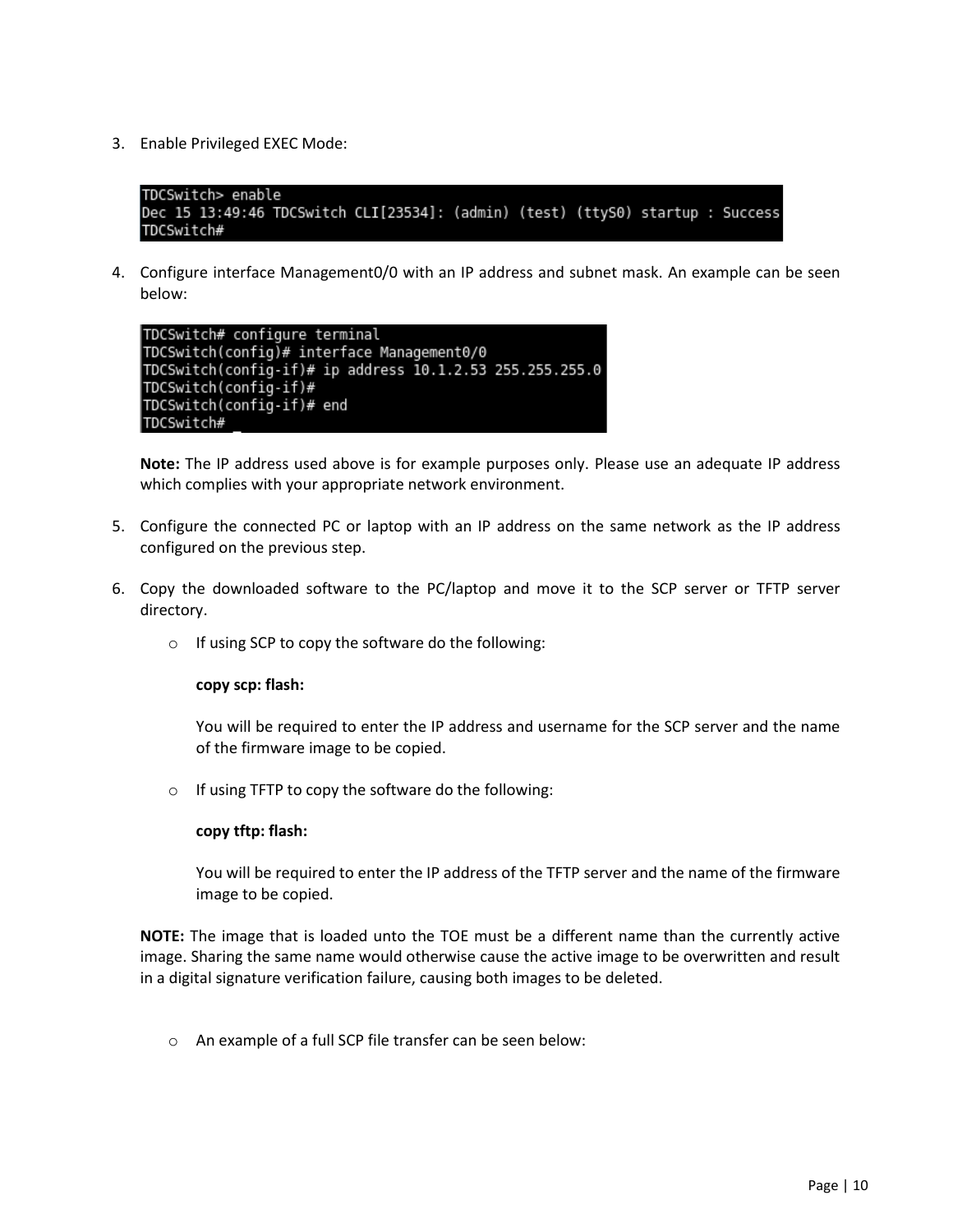| TDCSwitch# copy scp: flash: source 10.1.2.53                                                       |  |                          |  |
|----------------------------------------------------------------------------------------------------|--|--------------------------|--|
| Address of remote host []? 10.1.2.121                                                              |  |                          |  |
| Source username []? root                                                                           |  |                          |  |
| Source filename []? /KlasOS.fastnet.v5.3.5r20925.bin                                               |  |                          |  |
| Destination filename [KlasOS.fastnet.v5.3.5r20925.bin]?                                            |  |                          |  |
| Password:                                                                                          |  |                          |  |
| KlasOS.fastnet.v5.3.5r20925.bin                                                                    |  | 100% 42MB 10.3MB/s 00:04 |  |
| %INFO: 10.1.2.121:/KlasOS.fastnet.v5.3.5r20925.bin copied to flash:KlasOS.fastnet.v5.3.5r20925.bin |  |                          |  |
| TDCSwitch#                                                                                         |  |                          |  |

• Check which images are present using the '**show flash**:' command:

| TDCSwitch# show flash:<br>Directory of flash:/ |          |                  |                                       |  |                                 |  |
|------------------------------------------------|----------|------------------|---------------------------------------|--|---------------------------------|--|
|                                                |          |                  | 1 - rwx 43869476 Aug 24 2020 16:47:02 |  | KlasOS.fastnet.v5.3.1rc3.bin    |  |
|                                                | $2 - rw$ | 44019396         | Nov 18 2020 06:26:31                  |  | KlasOS.fastnet.v5.3.1rc8.bin    |  |
|                                                |          | 3 - rw- 44018799 | Dec 8 2022 11:55:46                   |  | KlasOS.fastnet.v5.3.5r20908.bin |  |

- Verify the signature on the firmware image:
	- $\circ$  The uploaded firmware image must be verified to check that the digital signature is correct before proceeding any further using

**verify /bootimgver flash: <name of image>**

```
TDCSwitch# verify /bootimgver flash: KlasOS.fastnet.v5.3.5r20908.bin<br>%INFO: For large files this may take some time to complete.
Set exec-timeout accordingly.
Signature of flash:KlasOS.fastnet.v5.3.5r20908.bin = RSA VERIFY SUCCESS
```
• Specify that this newly copied image is the image to be booted:

#### o **boot system flash <name of image>**

TDCSwitch(config)# boot system flash KlasOS.fastnet.v5.3.5r20908.bin TDCSwitch(config)#

Once this command is executed, the new image will now load when the system is rebooted.

• Reboot the device: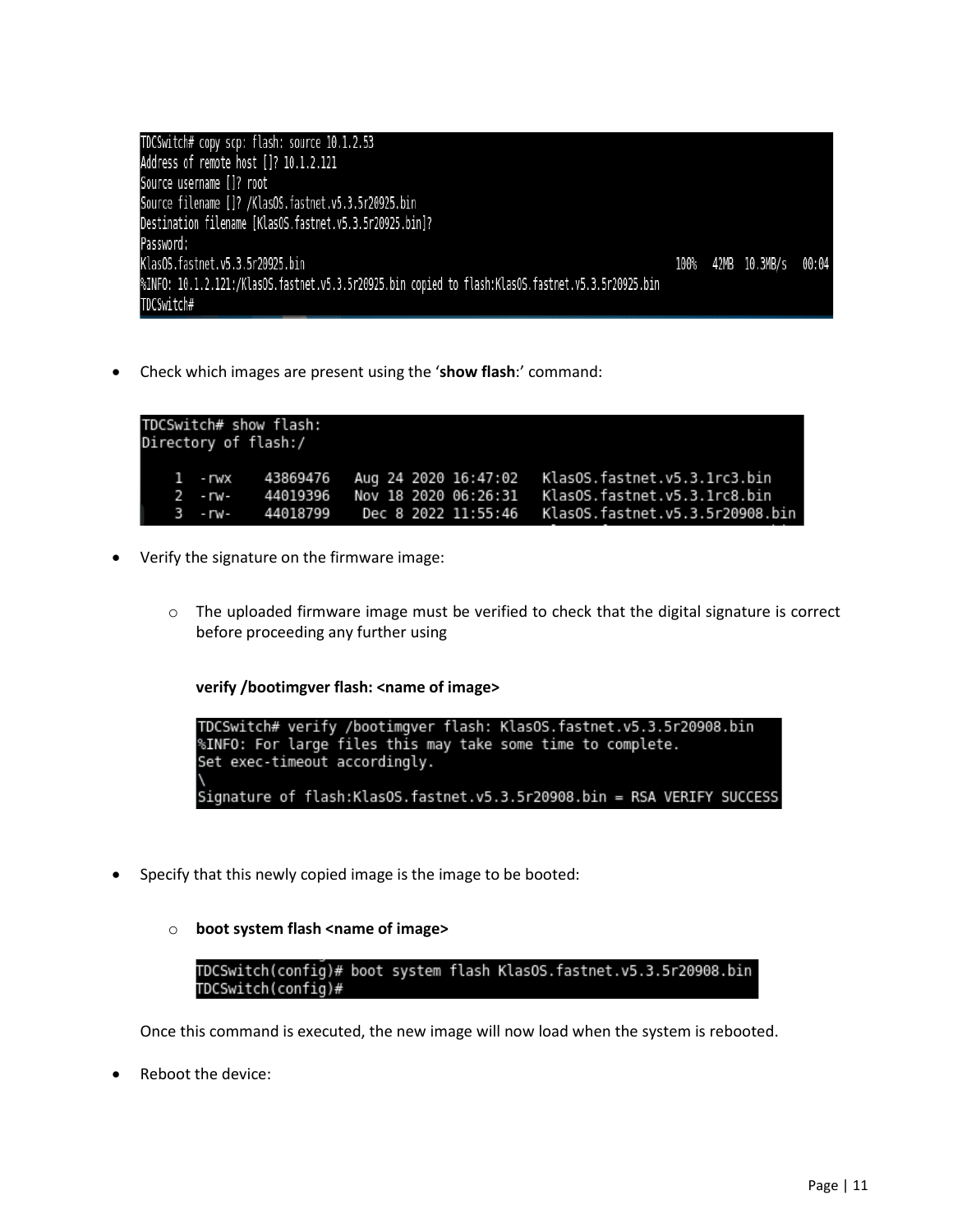o **reload**



- You can verify the currently active version of the TOE with the following command:
	- o **Show version**

### <span id="page-11-0"></span>3.3 **CC Compliant Configuration**

To ensure the TOE is operating in a CC-Compliant configuration the following actions must be performed on the TOE after the CC firmware image has been loaded and verified:

- Configure an administrator password.
- Configure username(s) and password(s).
- Configure an access banner.
- Configure the inactivity timer.
- Configure account locking.
- Configure the time.
- Generate a public/private key-pair.
- Configure SSH for remote administration.
- Configure SSH tunnel for trusted path.
- Ensure that the DNS is disabled.
- Configure a syslog server.

All these functions and their configuration are explained in detail below.

#### <span id="page-11-1"></span>3.3.1 Configure an Administrator Password

The TOE supports the local definition of users with corresponding passwords. The passwords can be composed of any combination of upper- and lower-case letters, numbers, and special characters that include these characters include the following:

## "!", "@", "#", "\$", "%", "^", "&", "\*", "(", ")", "~", "<", ">", ",", ".", "/", ":", ";", "\_", "+", "-", "=", "{", "}", "[", "]", "|"

The minimum password length can be configured by the Administrator and can range from 15 to 128 characters.

The administrator password is configured on the TOE using the following command in Global Configuration mode:

#### |TDCSwitch(config)# enable secret Qwerty123P@ssword!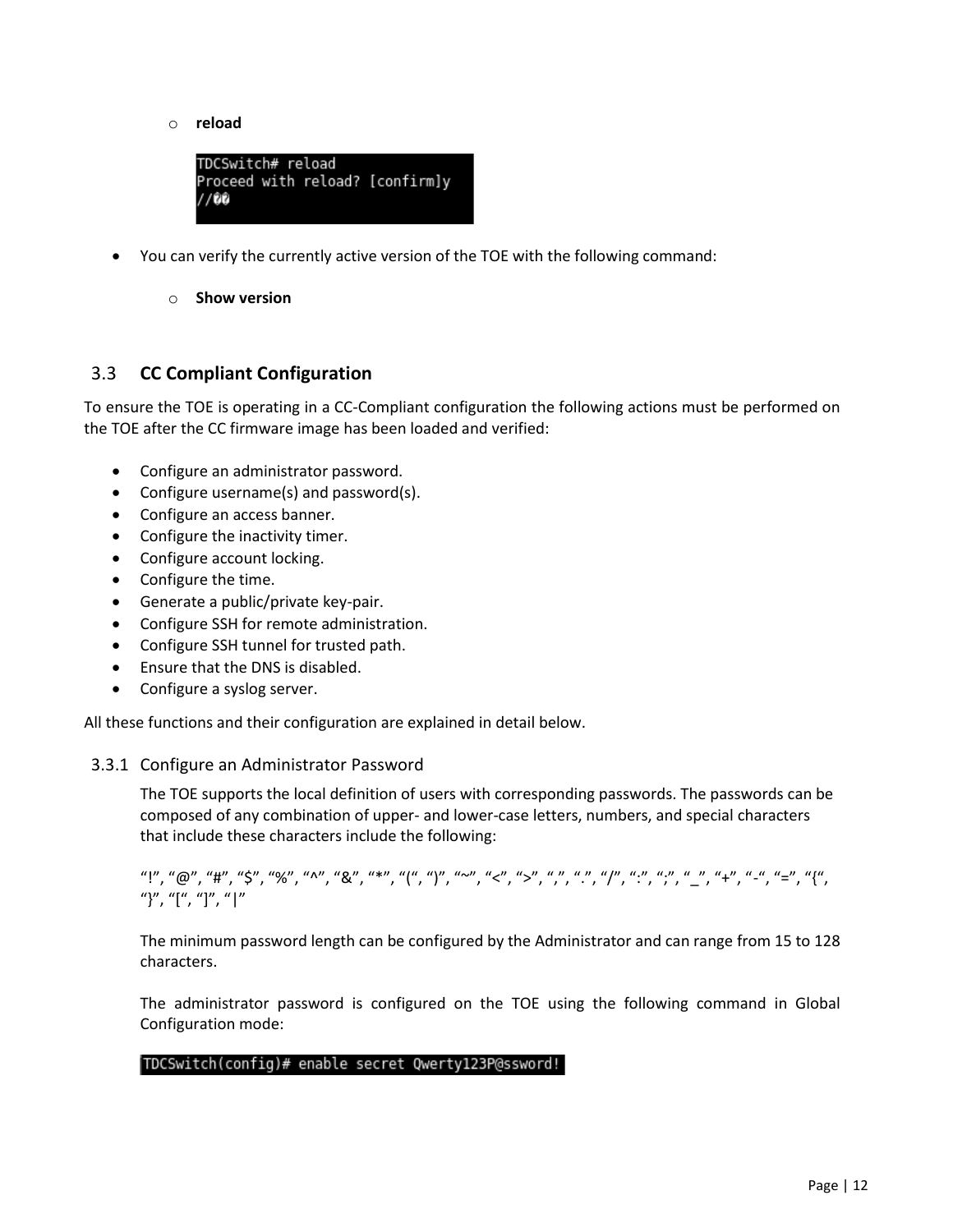The password must be at least 15 characters. The minimum password length of at least 15 characters can be set with the following command:

### TDCSwitch(config)# security passwords min-length 15

**NOTE:** Only after the administrative user presents the correct authentication credentials will they be granted access to the TOE administrative functionality. No TOE administrative access is permitted until an administrator is successfully identified and authenticated. All administrative functions are available remotely and through local console as long as the user is properly authenticated.

### <span id="page-12-0"></span>3.3.2 Configure Username(s) and Password(s)

Non-administrative usernames and passwords are configured using one of the following commands in Global Configuration mode:

o For a password using a SHA512 hashing algorithm

### TDCSwitch(config)# username Example2 algorithm-type sha512 secret Exampl3P@ssw0r d123!

Passwords will appear in clear text during creation but will be obscured during login.

### <span id="page-12-1"></span>3.3.3 Configure an Access Banner

The TOE can use the login banner to display an advisory notice and consent warning message regarding use of the TOE. This message is displayed before the login prompt is shown. To set the login banner do the following from the Global Configuration mode:

● This command would set the login banner to "This is my login banner":

### TDCSwitch(config)# banner login "This is my login banner"

To add a banner with multiple lines, use "///" in the command above to add a carriage return/line feed (CR/LF).

● This command would set a multi-line login banner:

TDCSwitch(config)# banner login "This is my login banner///This is the second li ne of my login banner"

<span id="page-12-2"></span>3.3.4 Configure the Inactivity Timer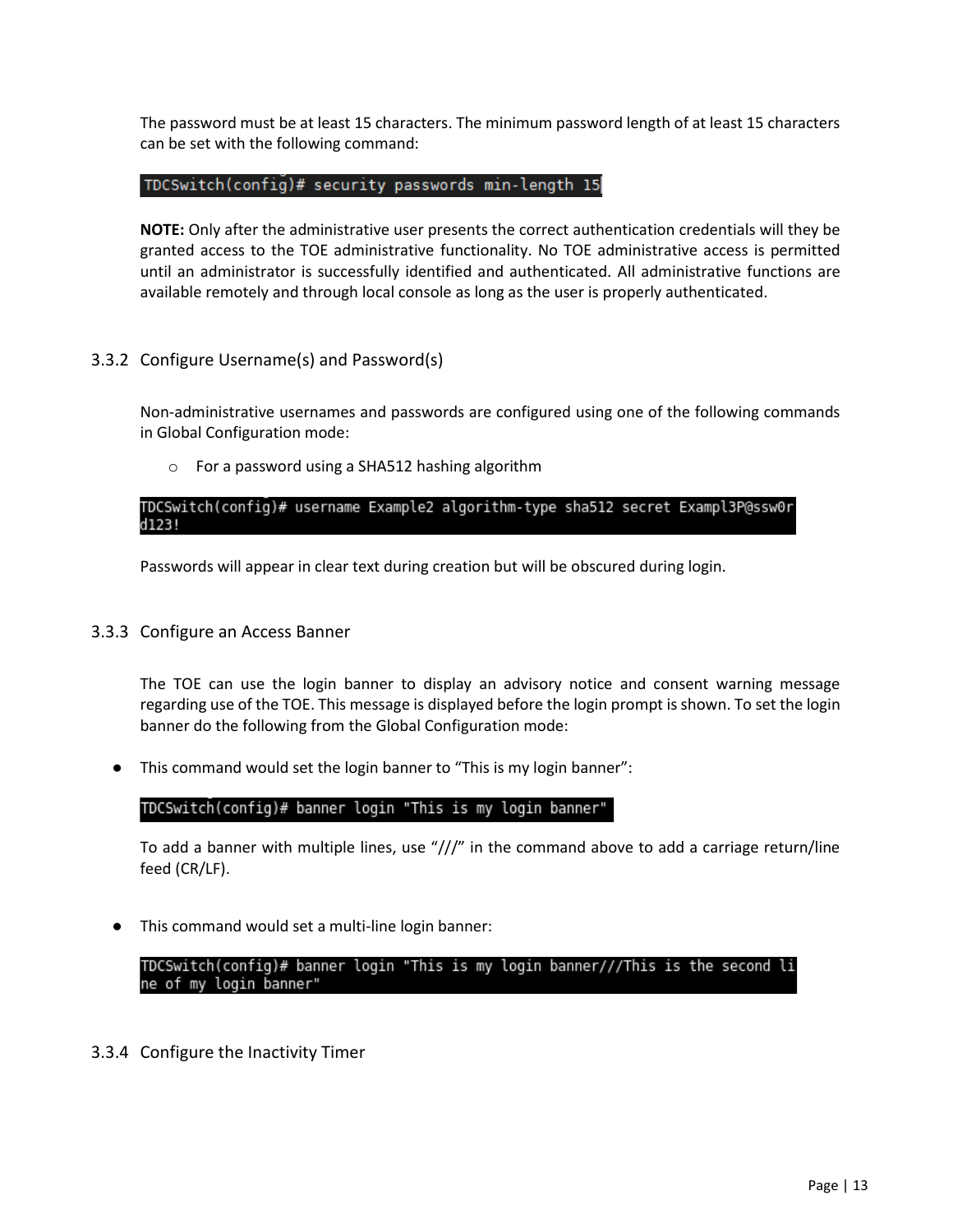A session inactivity timer should be configured for both, local console, and remote SSH sessions. After this time-period expires, the session will close, and the user will be logged out. To configure the session inactivity timer for the local console, do the following from Global Configuration mode:

- **line console 0** 
	- o **exec-timeout <mins> <secs>**

TDCSwitch(config)# line console 0 TDCSwitch(config-line)#exec-timeout 1 30

### <span id="page-13-0"></span>3.3.5 Configure Account Locking

The TOE can be configured so that a remote user will be locked out after a number of unsuccessful login attempts. The remote user will be locked out until a local administrator manually unlocks the account from a local console.

**NOTE:** The TOE will always allow a user to authenticate using the local console port, even if the user account is locked. This behavior is not configurable.

The following command can be used to configure a maximum number of authentication attempts by a user from global configuration mode:

### ● **aaa authentication attempts max-fail <number of failures>**

### TDCSwitch(config)# aaa authentication attempts max-fail 3

The administrator may re-establish a user's access with the following command:

• **clear aaa remote user username <name of user>**

TDCSwitch# clear aaa remote user username userl

<span id="page-13-1"></span>3.3.6 Configure the Time

The TOE has a real-time clock that can be used as a reliable time source. The system clock can be set using the following command from Privileged EXEC mode:

● **clock set <HH:MM:SS> <MONTH> <DAY> <YEAR>**

TDCSwitch# clock set 09:25:00 December 11 2020

<span id="page-13-2"></span>3.3.7 Generate a public/private key-pair

Instructions on performing this can be found in section 5.1 of this document.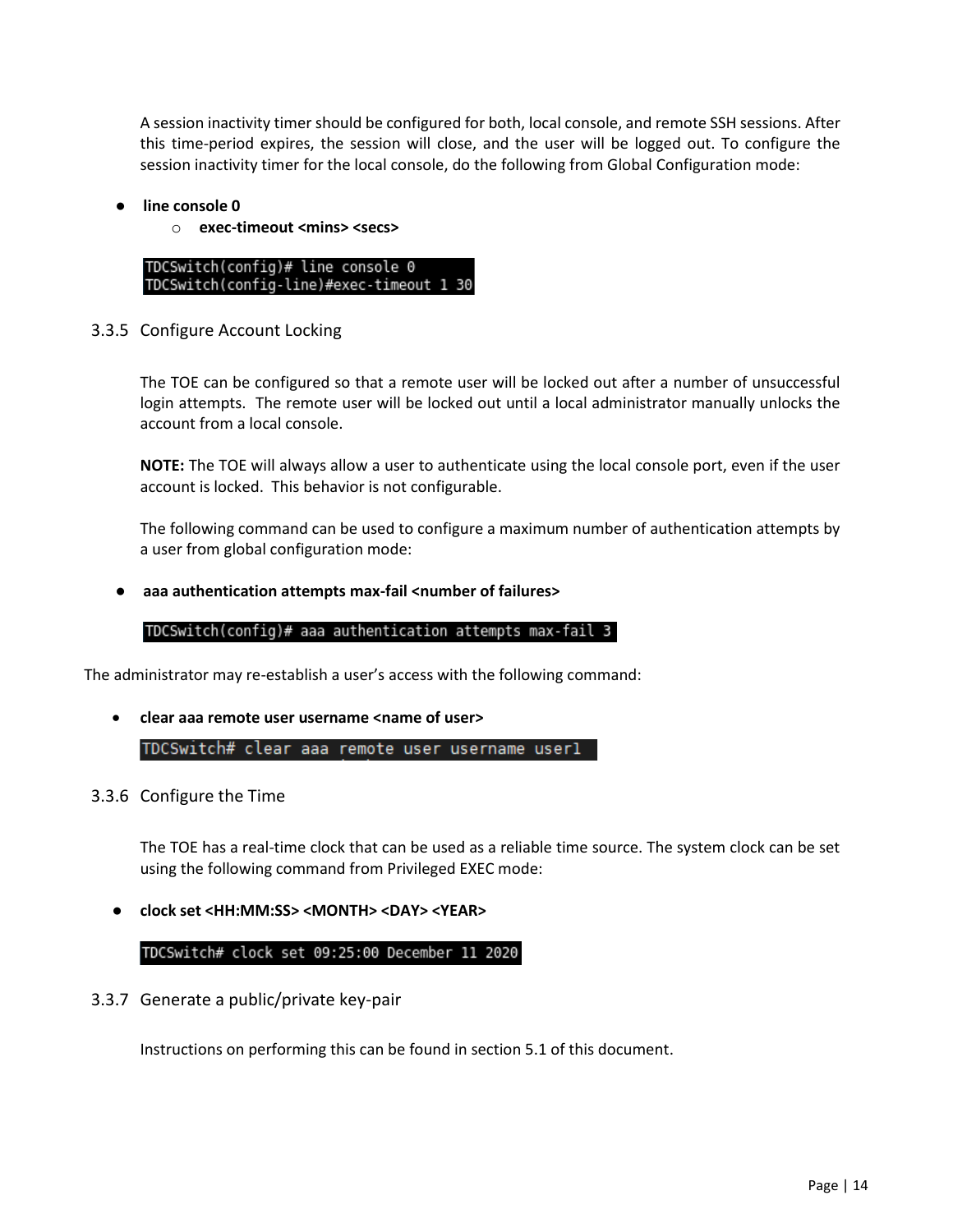### <span id="page-14-0"></span>3.3.8 Configure SSH for Remote Administration

**NOTE:** This is optional and only required if SSH is required for remote administration.

Instructions on performing this can be found in section 4.1 of this document.

<span id="page-14-1"></span>3.3.9 Configure SSH Tunnel for Trusted Path

Instructions on performing this can be found in section 4.4 of this document.

#### 3.3.10 Ensure that the DNS Server is Disabled

<span id="page-14-2"></span>The DNS server is disabled by default. However, the administrator can verify this by running the following command:

TDCSwitch# show running-config | grep "ip dns server' TDCSwitch#

The command should yield no output, such as in the example above. A blank output means that the DNS Server is not configured. This is the desired CC-Compliant output.

If the DNS Server were to be enabled, inputting the above command would yield the following result:



In the case that the DNS Server is enabled, it must be disabled with the following command:

TDCSwitch# configure terminal TDCSwitch(config)# no ip dns server

<span id="page-14-3"></span>3.3.11Configure a Syslog Server

Instructions on performing this can be found in section 4.3 of this document.

**NOTE:** The Random Number Generator does not need to be configured and is automatically functional when the TOE has completed boot up.

Official documentation on the Klas Voyager TDC Switch with additional information may be found in the link below:

o [https://helpdesk.klastelecomservices.com/customer/en/portal/topics/1070295-voyager--](https://helpdesk.klastelecomservices.com/customer/en/portal/topics/1070295-voyager---tactical-data-center/articles) [tactical-data-center/articles](https://helpdesk.klastelecomservices.com/customer/en/portal/topics/1070295-voyager---tactical-data-center/articles)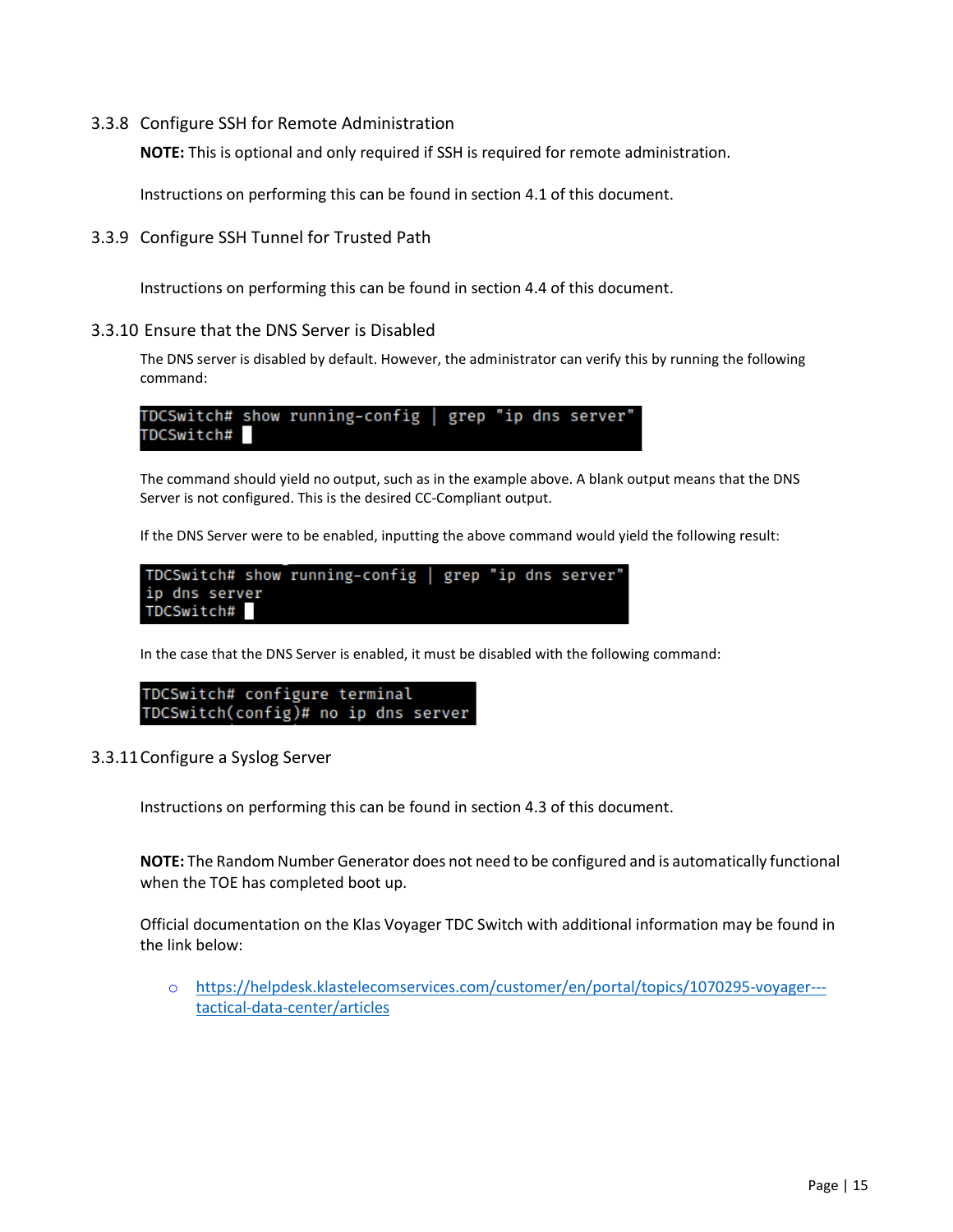# <span id="page-15-0"></span>**4 Audit Logs**

The TOE is a standalone device that can be configured to export audit events securely to an external syslog server using SSHv2. The audit logs are transmitted to the external syslog server in real time. The TOE also stores audit records locally in a local audit log file store in volatile memory. The TOE stores log files locally as Audit log and System log. The Audit log file stores the CLI commands entered by the user while the System log stores the general system log messages.

The log files can be read only by an authorized Security Administrator but cannot be modified. Each log file is deleted when it reaches a size of 10MB and a new log file is created.

Below is an example of audit logs generated by the TOE which fulfill the requirements for auditable events:

| <b>Requirement</b>   | <b>Auditable</b><br><b>Events</b> | <b>Additional</b><br><b>Audit Record</b><br><b>Contents</b> | <b>Sample Audit Records</b>                                                                                                                                                                      |
|----------------------|-----------------------------------|-------------------------------------------------------------|--------------------------------------------------------------------------------------------------------------------------------------------------------------------------------------------------|
| FAU GEN.1            |                                   |                                                             |                                                                                                                                                                                                  |
| FAU GEN.2            |                                   |                                                             |                                                                                                                                                                                                  |
| FAU STG EXT.1        |                                   |                                                             |                                                                                                                                                                                                  |
| FCS CKM.1            |                                   |                                                             |                                                                                                                                                                                                  |
| FCS CKM.2            |                                   |                                                             |                                                                                                                                                                                                  |
| FCS CKM.4            |                                   |                                                             |                                                                                                                                                                                                  |
| FCS COP.1            |                                   |                                                             |                                                                                                                                                                                                  |
| /DataEncryption      |                                   |                                                             |                                                                                                                                                                                                  |
| FCS COP.1<br>/SigGen |                                   |                                                             |                                                                                                                                                                                                  |
| FCS COP.1            |                                   |                                                             |                                                                                                                                                                                                  |
| /Hash                |                                   |                                                             |                                                                                                                                                                                                  |
| FCS COP.1            |                                   |                                                             |                                                                                                                                                                                                  |
| /KeyedHash           |                                   |                                                             |                                                                                                                                                                                                  |
| FCS RBG EXT.1        |                                   |                                                             |                                                                                                                                                                                                  |
| FCS SSHC EXT.1       | Failure to                        | Reason for                                                  | 2021-07-28T20:59:50.985377+00:00 TDCSwitch %SYS-3-SSH: RSA host key for 10.1.2.171 has changed and you have requested strict checking.                                                           |
|                      | establish an SSH                  | failure                                                     | 2021-07-28T20:59:50.985490+00:00 TDCSwitch %SYS-3-SSH: Host key verification failed.                                                                                                             |
|                      | Session                           |                                                             | %%ERROR SSH failed to start. See logging for more details!                                                                                                                                       |
| FCS SSHS EXT.1       | Failure to                        | Reason for                                                  |                                                                                                                                                                                                  |
|                      | establish an SSH                  | failure                                                     |                                                                                                                                                                                                  |
|                      | session                           |                                                             | 2021-07-29T00:51:36.877942+00:00 TDCSwitch Failed password for test from 10.1.2.171 port 55358 ssh2                                                                                              |
|                      |                                   |                                                             |                                                                                                                                                                                                  |
|                      |                                   |                                                             |                                                                                                                                                                                                  |
| FIA AFL.1            | Unsuccessful                      | Origin of the                                               | 2021-07-28T22:18:52.429914+00:00 TDCSwitch Failed password for user1 from 10.1.2.171 port 54340 ssh2                                                                                             |
|                      | login attempts                    | attempt                                                     | 2021-07-28T22:18:56.593472+00:00 TDCSwitch Failed password for user1 from 10.1.2.171 port 54340 ssh2                                                                                             |
|                      | limit is met or                   | (e.g., IP)                                                  | 2021-07-28T22:18:56.594302+00:00 TDCSwitch error: maximum authentication attempts exceeded for userl from 10.1.2.171 port 54340 ssh2 [preauth]                                                   |
|                      | exceeded.                         | address).                                                   | 2021-07-28T22:18:56.594611+00:00 TDCSwitch Disconnecting authenticating user user1 10.1.2.171 port 54340: Too many authentication failures [preauth]                                             |
| FIA PMG EXT.1        | None.                             | None.                                                       |                                                                                                                                                                                                  |
| FIA UIA EXT.1        | All use of                        | Origin of the                                               |                                                                                                                                                                                                  |
|                      | identification                    | attempt                                                     | 2020-12-08T12:28:53-05:00 TDCSwitch user1: %SYS-5-PRIV AUTH SUCCESS: Session started by user1 on ttyS0                                                                                           |
|                      | and                               | (e.g., IP)                                                  |                                                                                                                                                                                                  |
|                      | authentication                    | address).                                                   | 2020-12-08T12:33:19-05:00 TDCSwitch login: %SYS-5-PRIV AUTH FAIL: Authentication Failed by fake on ttyS0                                                                                         |
|                      | mechanism.                        |                                                             |                                                                                                                                                                                                  |
|                      |                                   |                                                             |                                                                                                                                                                                                  |
|                      |                                   |                                                             |                                                                                                                                                                                                  |
|                      |                                   |                                                             |                                                                                                                                                                                                  |
|                      |                                   |                                                             |                                                                                                                                                                                                  |
|                      |                                   |                                                             |                                                                                                                                                                                                  |
|                      |                                   |                                                             |                                                                                                                                                                                                  |
| FIA UAU EXT.2        | All use of                        | Origin of the                                               |                                                                                                                                                                                                  |
|                      | identification                    | attempt                                                     | Failed password for test from 10.1.2.171 port 54344 ssh2<br>2021-07-28T22:30:37.741912+00:00 TDCSwitch                                                                                           |
|                      | and                               | (e.g., IP)                                                  | Accepted password for test from 10.1.2.171 port 54344 ssh2<br>2021-07-28T22:30:42.621474+00:00 TDCSwitch                                                                                         |
|                      | authentication                    | address).                                                   | 2021-07-28T22:30:42.656285+00:00 TDCSwitch %SYS-5-PRIV AUTH SUCCESS: Session started by test on ttyS0<br>$(test)$ $(10.1.2.171)$ startup : Success<br>2021-07-28T22:30:42.846574+00:00 TDCSwitch |
|                      | mechanism.                        |                                                             |                                                                                                                                                                                                  |
|                      |                                   |                                                             |                                                                                                                                                                                                  |
| FIA UAU.7            |                                   |                                                             |                                                                                                                                                                                                  |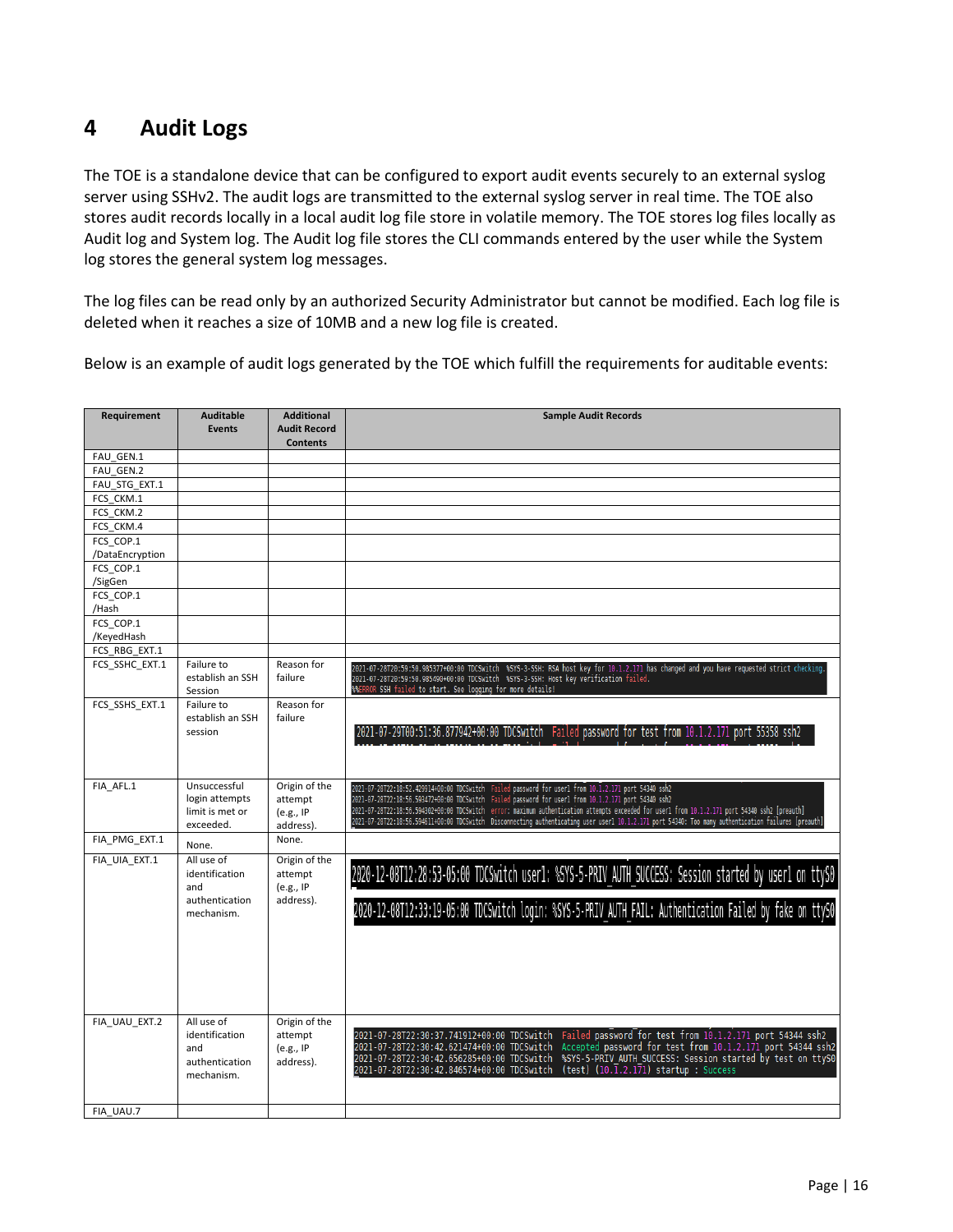| FMT_MOF.1<br>/ManualUpdate     | Any attempt to<br>initiate a<br>manual update                                                                                                                                                                                                                  |                                                                                                                                                                                                 | The TOE does not recognize any commands to initiate updates prior to proper authentication. Since an<br>update cannot even be attempted, no log can be generated for said attempt.                                                                                                                                                                                                               |
|--------------------------------|----------------------------------------------------------------------------------------------------------------------------------------------------------------------------------------------------------------------------------------------------------------|-------------------------------------------------------------------------------------------------------------------------------------------------------------------------------------------------|--------------------------------------------------------------------------------------------------------------------------------------------------------------------------------------------------------------------------------------------------------------------------------------------------------------------------------------------------------------------------------------------------|
| FMT_MOF.1<br>/Functions        |                                                                                                                                                                                                                                                                |                                                                                                                                                                                                 |                                                                                                                                                                                                                                                                                                                                                                                                  |
| FMT MTD.1                      |                                                                                                                                                                                                                                                                |                                                                                                                                                                                                 |                                                                                                                                                                                                                                                                                                                                                                                                  |
| /CoreData<br>FMT MTD.1         |                                                                                                                                                                                                                                                                |                                                                                                                                                                                                 |                                                                                                                                                                                                                                                                                                                                                                                                  |
| /CryptoKeys<br>FMT_MTD.1       |                                                                                                                                                                                                                                                                |                                                                                                                                                                                                 |                                                                                                                                                                                                                                                                                                                                                                                                  |
| /Services                      |                                                                                                                                                                                                                                                                |                                                                                                                                                                                                 |                                                                                                                                                                                                                                                                                                                                                                                                  |
| FMT_SMF.1                      | All management<br>activities of TSF<br>data                                                                                                                                                                                                                    |                                                                                                                                                                                                 | 2020-12-08T12:28:53-05:00 TDCSwitch user1: %SYS-5-PRIV AUTH SUCCESS: Session started by user1 on ttyS0                                                                                                                                                                                                                                                                                           |
|                                |                                                                                                                                                                                                                                                                |                                                                                                                                                                                                 | 2021-07-28T22:33:15.747081+00:00 TDCSwitch (admin) (test) (10.1.2.171) banner login "\"This is my login banner\"" : Success                                                                                                                                                                                                                                                                      |
|                                |                                                                                                                                                                                                                                                                |                                                                                                                                                                                                 | 2021-07-28T18:34:54.362158+00:00 TDCSwitch (admin) ip ssh time-out 60 : Success<br>2020-12-08T13:36:05-05:00 TDCSwitch %SIG_VER: Verifying boot image file                                                                                                                                                                                                                                       |
|                                |                                                                                                                                                                                                                                                                |                                                                                                                                                                                                 | 2020-12-08T13:36:07-05:00 TDCSwitch %SIG_VER: Signature of flash:KlasOS.BadHex.v5.3.5r20908.bin = RSA VERIFY FAILURE<br>2020-12-08T13:36:07-05:00 TDCSwitch %SIG_VER_FAIL: Signature verification failed<br>2020-12-08T13:36:07-05:00 TDCSwitch %SIG VER FAIL: Boot image verification error, deleting image<br>2020-12-08T13:36:07-05:00 TDCSwitch %SIG_VER_FAIL: Signature Verification FAILED |
|                                |                                                                                                                                                                                                                                                                |                                                                                                                                                                                                 | 2020-12-08T11:59:21-05:00 TDCSwitch CLI[11941]: (admin) (user1) (10.1.2.121) boot system flash KlasOS.fastnet.v5.3.5r20908.bin : Success                                                                                                                                                                                                                                                         |
|                                |                                                                                                                                                                                                                                                                |                                                                                                                                                                                                 | 2021-07-28T22:18:56.594302+00:00 TDCSwitch error: maximum authentication attempts exceeded for user1 from 10.1.2.171 port 54340 ssh2 [preauth]                                                                                                                                                                                                                                                   |
|                                |                                                                                                                                                                                                                                                                |                                                                                                                                                                                                 | 2020-12-08T12:33:19-05:00 TDCSwitch login: %SYS-5-PRIV_AUTH_FAIL: Authentication Failed by fake on ttyS0                                                                                                                                                                                                                                                                                         |
|                                |                                                                                                                                                                                                                                                                |                                                                                                                                                                                                 | 2021-07-28T22:56:11.549373+00:00 TDCSwitch KEY RSAKey has been removed                                                                                                                                                                                                                                                                                                                           |
|                                |                                                                                                                                                                                                                                                                |                                                                                                                                                                                                 | 2021-08-03T15:44:14.712071+00:00 TDCSwitch Remote authorisation attempts reset (user: test2) - CLI initiation<br>2021-08-03T15:44:14.801890+00:00 TDCSwitch (admin) (test) (ttyS0) clear aaa remote user username test2 : Success                                                                                                                                                                |
|                                |                                                                                                                                                                                                                                                                |                                                                                                                                                                                                 | 2021-08-03T14:05:10.008464+00:00 TDCSwitch System clock has been updated from 01:26:21 UTC Thu Jul 29 2021 to 14:05:10 UTC Tue Aug 03 2021 user user1 at ttyS0<br>2021-08-03T14:05:10.180300+00:00 TDCSwitch (admin) (user1) (ttyS0) clock set 14:05:10 8 3 2021 : Success                                                                                                                       |
| FMT SMR.2                      |                                                                                                                                                                                                                                                                |                                                                                                                                                                                                 |                                                                                                                                                                                                                                                                                                                                                                                                  |
| FPT SKP EXT.1<br>FPT APW EXT.1 |                                                                                                                                                                                                                                                                |                                                                                                                                                                                                 |                                                                                                                                                                                                                                                                                                                                                                                                  |
| FPT TST EXT.1                  |                                                                                                                                                                                                                                                                |                                                                                                                                                                                                 |                                                                                                                                                                                                                                                                                                                                                                                                  |
| FPT TUD EXT.1                  | Initiation of<br>update; result<br>of the update<br>attempt                                                                                                                                                                                                    |                                                                                                                                                                                                 | 2021-07-27T14:56:16.695406+00:00 TDCSwitch (admin) (test) (ttyS0) boot system flash KlasOS.fastnet.v5.3.5rc3.bin : Success<br>/2021-07-27T14:56:34.000386+00:00 TDCSwitch Reload requested by console. System will begin reload in 3 seconds                                                                                                                                                     |
|                                | (success or<br>failure)                                                                                                                                                                                                                                        |                                                                                                                                                                                                 | -2021-07-27T14:56:37.016133+00:00 TDCSwitch                                   Scheduled Reload<br>2021-07-27T14:56:37.029062+00:00 TDCSwitch Reload requested by console. Reload Reason: Reload command.<br>2021-07-27T14:56:                                                                                                                                                                    |
| FPT_STM_EXT.1                  | Discontinuou<br>s changes to<br>time - either<br>Administrato<br>r actuated or<br>changed via<br>an<br>automated<br>process.<br>(Note that<br>no continuous<br>changes to<br>time need to<br>be logged.<br>See also<br>application<br>note on<br>FPT_STM_EXT.1 | For<br>discontinuous<br>changes to<br>time: The old<br>and new<br>values for the<br>time. Origin of<br>the attempt<br>to change<br>time<br>for success<br>and failure<br>(e.g., IP<br>address). | 2021-08-03T14:05:10.088464+00:00 TDCSwitch System clock has been updated from 01:26:21 UTC Thu Jul 29 2021 to 14:05:10 UTC Tue Aug 03 2021 user user1 at ttyS0<br>2021-08-03T14:05:10.180300+00:00 TDCSwitch (admin) (userl) (ttyS0) clock set 14:05:10 8 3 2021 : Success                                                                                                                       |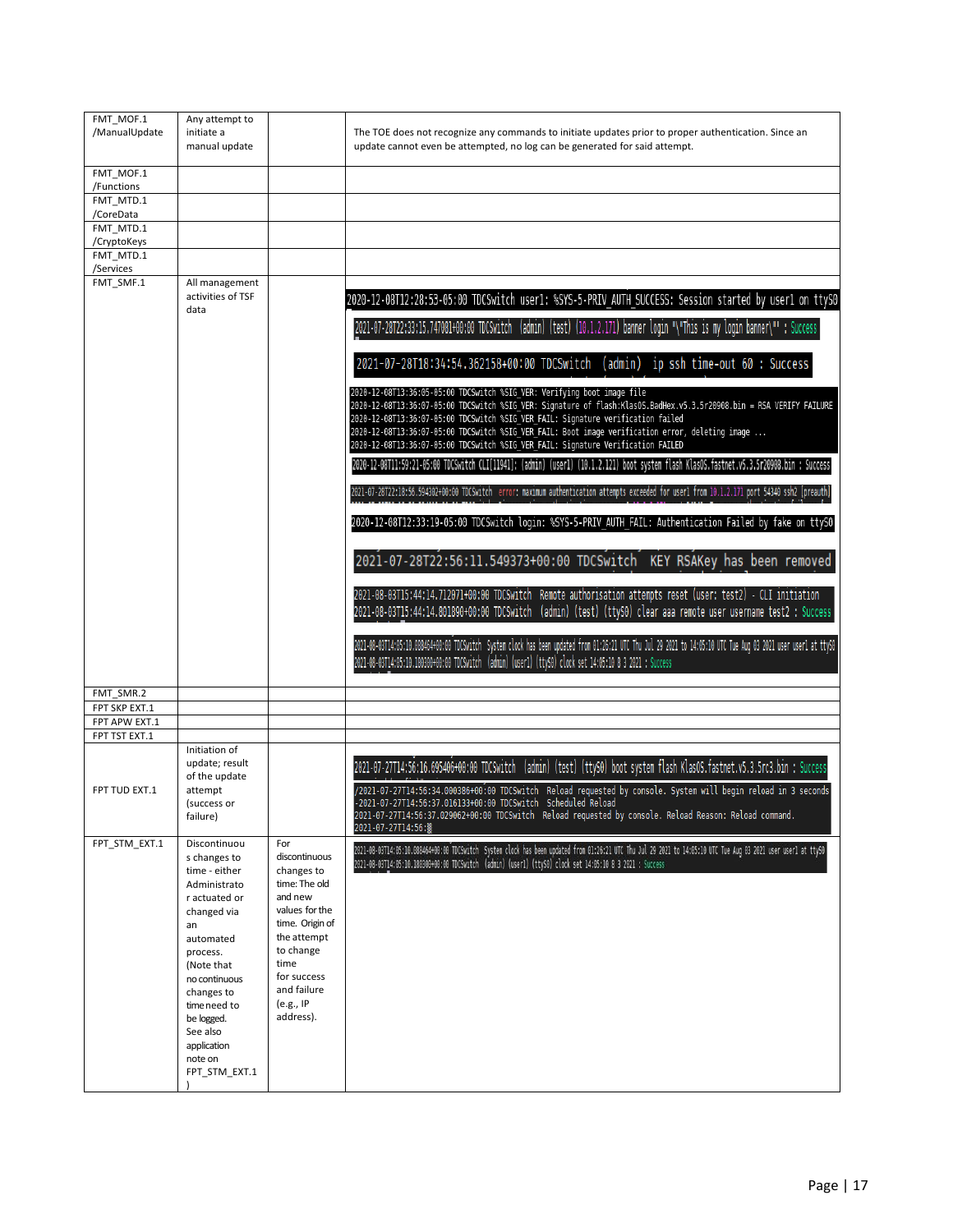| FTA_SSL_EXT.1<br>(if "terminate<br>the session" is<br>selected)<br>FTA SSL.3<br>FTA SSL.4 | The termination<br>of a local<br>session by the<br>session locking<br>mechanism.<br>The termination<br>of a remote<br>session by the<br>session locking<br>mechanism.<br>The termination<br>of an interactive |                                                                                                  | 2021-08-03T15:38:10.273765+00:00 TDCSwitch %SYS-5-PRIV AUTH TIMEOUT: Session for user test timed out on ttyS0<br>2021-08-03T15:38:10.273765+00:00 TDCSwitch %SYS-5-PRIV_AUTH_TIMEOUT: Session for user test timed out on ttyS0<br>2020-12-08T12:32:52-05:00 TDCSwitch user1: %SYS-5-PRIV_AUTH_LOGOUT: Session ended by user1 on ttyS0<br>2020-12-08T12:32:52-05:00 TDCSwitch CLI[3588]: (user1) (ttys0) exit : Success                                                                                                                                                                                                                                                                                                                  |
|-------------------------------------------------------------------------------------------|---------------------------------------------------------------------------------------------------------------------------------------------------------------------------------------------------------------|--------------------------------------------------------------------------------------------------|-----------------------------------------------------------------------------------------------------------------------------------------------------------------------------------------------------------------------------------------------------------------------------------------------------------------------------------------------------------------------------------------------------------------------------------------------------------------------------------------------------------------------------------------------------------------------------------------------------------------------------------------------------------------------------------------------------------------------------------------|
|                                                                                           | session.                                                                                                                                                                                                      |                                                                                                  |                                                                                                                                                                                                                                                                                                                                                                                                                                                                                                                                                                                                                                                                                                                                         |
| FTA TAB.1<br>FTP ITC.1                                                                    | Initiation of the                                                                                                                                                                                             | Identification                                                                                   |                                                                                                                                                                                                                                                                                                                                                                                                                                                                                                                                                                                                                                                                                                                                         |
|                                                                                           | trusted channel.<br>Termination of<br>the trusted<br>channel.<br>Failure of the<br>trusted channel<br>functions.                                                                                              | of the<br>initiator and<br>target of<br>failed trusted<br>channels<br>establishmen<br>t attempt. | 2021-07-29T00:20:29.963425+00:00 TDCSwitch SSH Tunnel configured<br>2021-07-29T00:20:30.134047+00:00 TDCSwitch (admin) (user1) (ttyS0) ssh tunnel username root host 10.1.2.171 localport 50514 remoteport 1514 : Success<br>2021-07-29T00:26:29.842798+00:00 TDCSwitch SSH Connection to 10.1.2.171 closed<br>2021-07-29T00:26:29.946841+00:00 TDCSwitch (admin) (userl) (ttyS0) no ssh tunnel username root host 10.1.2.171 localport 50514 remoteport 1514 : Success<br>2021-07-29T00:25:10.742526+00:00 TDCSwitch %SYS-3-SSH: RSA host key for 10.1.2.171 has changed and you have requested strict checking.<br>2021-07-29T00:25:10.742619+00:00 TDCSwitch %SYS-3-SSH: Host key verification failed                                |
| FTP TRP.1/Admi<br>n                                                                       | Initiation of the<br>trusted path.<br>Termination of<br>the trusted<br>path.<br>Failure of the<br>trusted path<br>functions                                                                                   |                                                                                                  | 2021-08-03T14:35:22.947761+00:00 TDCSwitch Accepted password for test2 from 10.1.2.171 port 39870 ssh2<br>2021-08-03T14:35:23.154281+00:00 TDCSwitch (test2) (10.1.2.171) startup : Success<br>2021-08-03T14:34:28.223651+00:00 TDCSwitch (test2) (10.1.2.171) exit : Success<br>2021-08-03T14:34:28.241908+00:00 TDCSwitch Received disconnect from 10.1.2.171 port 39868:11: disconnected by user<br>2021-08-03T14:34:28.242079+00:00 TDCSwitch Disconnected from user test2 10.1.2.171 port 39868<br>2021-08-03T14:29:26.519390+00:00 TDCSwitch Failed password for test from 10.1.2.171 port 39866 ssh2<br>2021-08-03T14:29:42.520498+00:00 TDCSwitch Connection closed by authenticating user test 10.1.2.171 port 39866 [preauth] |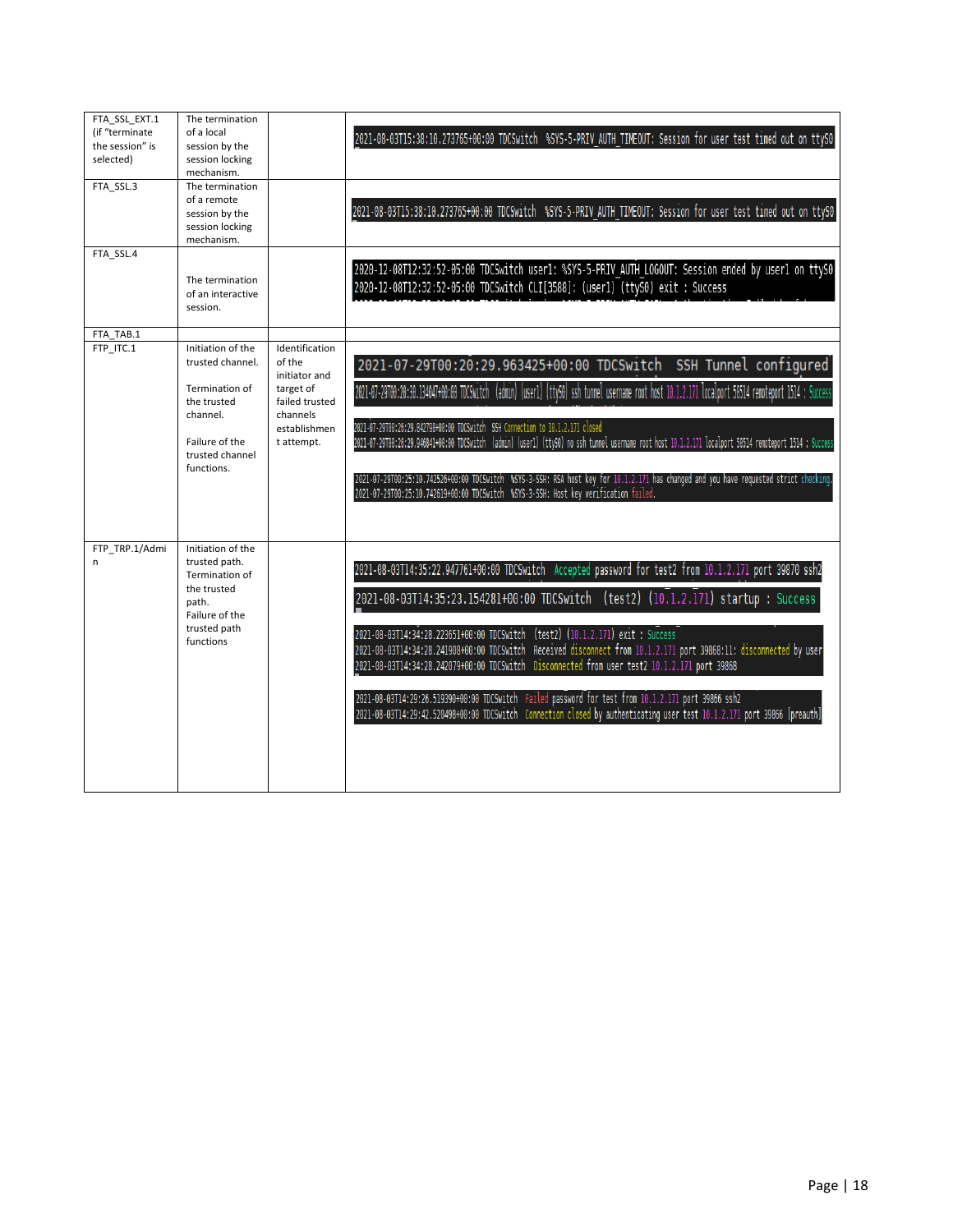# <span id="page-18-0"></span>**5 Configuring Secure Communications**

# <span id="page-18-1"></span>5.1 **Using SSH for Remote Administration**

The TOE is capable of being remotely administrated through the use of SSH. Remote authentication is achieved either through the use of a public key or password. The TOE will default in authenticating with a public key first. If no public key is found, then it will resort to password authentication.

SSH server on the TOE is restricted to the following algorithms:

- Encryption using AES-CBC-256 or AES-CBC-128
- Public key authentication using SSH-RSA, ECDSA-SHA2-NISTP256 or ECDSA-SHA2-NISTP384
- Integrity using HMAC-SHA1, HMAC-SHA2-256, or HMAC-SHA2-512
- Key exchange using DIFFIE-HELLMAN-GROUP14-SHA1, ECDH over NIST P256 with SHA2 or ECDH over NIST P384 with SHA2.

These algorithms are not configurable by the TOE. Attempting to authenticate with an unsupported algorithm will result in a failure to establish a connection.

Should a connection to the session be broken at any time, it will become inactive and terminate. The user is then required to establish a new session.

To enable SSH server on the TOE, do the following:

● Generate a host key. Section 4.3 describes how to do this. **NOTE:** The key-pair stored in flash is the one that will be used as the SSH host key**.**

The following commands can be used to configure SSH authentication-retries (default is 3) and SSH time-out (default is 60 seconds) if required:

● **Line authentication-retries <number of retries>**

### TDCSwitch(config)# ip ssh authentication-retries 3

● **ip ssh time-out <number of seconds>**

### TDCSwitch(config)# ip ssh time-out 120

The administrator may re-establish a user's access with the following command:

• **clear aaa remote user username <name of user>**

TDCSwitch# clear aaa remote user username userl

**NOTE:** The TOE will always allow a user to authenticate using the local console port, even if the user account is locked. This behavior is not configurable.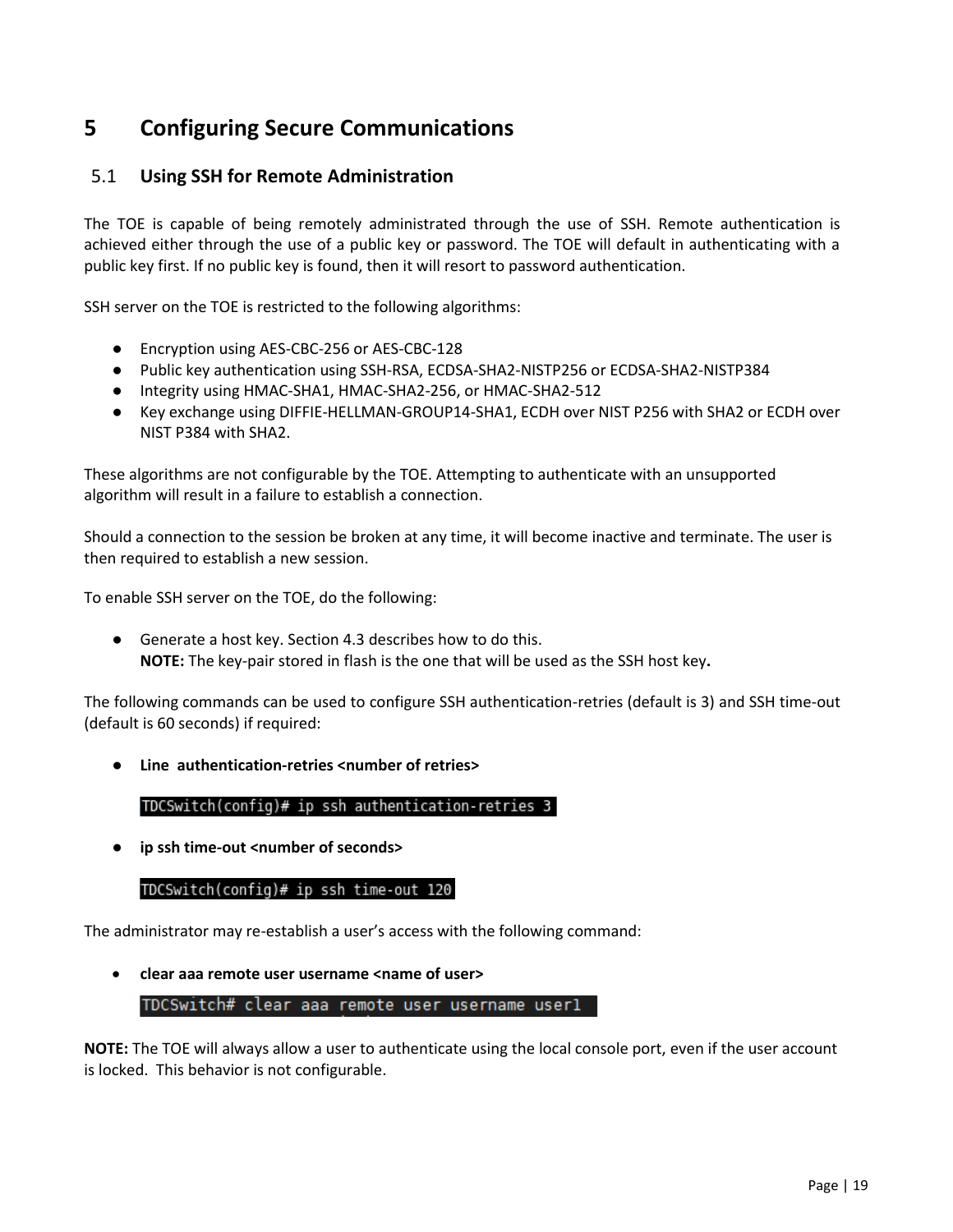The user may terminate the active session using the **exit** command.

# <span id="page-19-0"></span>5.2 **Adding a Public Key to an SSH or Syslog Server**

In order to configure an SSH tunnel on the TOE, the generated public key must be copied to the syslog or SSH server authorized key file. This is the same keypair used by the TOE SSH Server for the Host Key. To view the public key from the TOE, run the following command in privileged EXEC mode:

TDCSwitch# show ip ssh SSH Enabled - version 2 Keys in OpenSSH format: ssh-rsa AAAAB3NzaClyc2EAAAADAQABAAABAQDLlaiG6ce2F/gIicodr0MpUQj2cyKLLg4xX9exOUBMtUqaDy15deOMV2yEHNVVU5y/Xt4yL5+pwKFiCwI0xqw3rmiAP+806VQ c/UVA/JyGs63qJLyI515Rv+Uu7HWqPqYaw3Nin+kfSZeekV73k/Yty9RlG2HcP2YraSJgcH+ReYfI9qf6byLoVymkbGbnpmjs+L4v/m+63si3AanWqCwTmNZ47aCM5eyo//48Sl IaGeZQ0w4HOtPCsxN98/axGBTQu9tS/shqUcyrslrOIjEA5L6UoWMJnQf/kHfMRIqMpj2vui0rc9kdMMYPLV42NGFG6/jiLB6yY1qKj0rRcwyN klasrsakey

The TOE will initiate a rekey after 1 gigabyte of data has been transferred or 1 hour of time has elapsed; whichever comes first. The rekey parameters are not configurable.

# <span id="page-19-1"></span>5.3 **Adding an SSH Server Host Key to the TOE known\_hosts**

Ensure that strict host key checking is enabled. Run the following command in global configuration mode:

### TDCSwitch(config)# ip ssh strict hostkey checking

Add the SSH server's hostkey to the known\_hosts file on the TOE. Run the following commands in global configuration mode to add the hostkey on the TOE:

- **ip ssh known-hosts**
- **key-string <server ip address> <public key algorithm> <key data>**

Replace <server ip address> with IP address of syslog server Replace <public key algorithm> with the server's public key algorithm Replace <key data> with the public key string.

Below is an example of the above two commands being executed:



To view the entries in the known\_hosts file on the TOE, run the following command in privileged EXEC mode:

### TDCSwitch# show ip ssh known-hosts

10.1.2.121 ssh-rsa AAAAB3NzaC1yc2EAAAADAQABAAABAQC4kudK2Zw86bItaIEAUD2LHIHwn4aqVzwrDbrG0a90hymY5vzbIZ2bgJncN+IXT13/IRJcaZ0pe2ajavr/mAd0 /wMsLYe9+BsBLz9Zio6cuX9K2ePrcVs4lkTIJ+wzd0mNcGlCr0/VvlqMN2PNSBA4bxFXVsOBtFuT3NznBkMDhxbuLXOxYauqpyh1+JOCB8WrzoWdFXu5k11en0UXHDnAUBy3Sh1q V+CSxHBH9uqgzqERC7Txo7ufGhSIIPC1L91PVsNaEeSfW9yTie4lKnCyGpooArSNgxZoDTuJPxpQs178ZY0s5NbK7sUFGQfpol8FiYmYQj2VgLCGE6BQcxEzf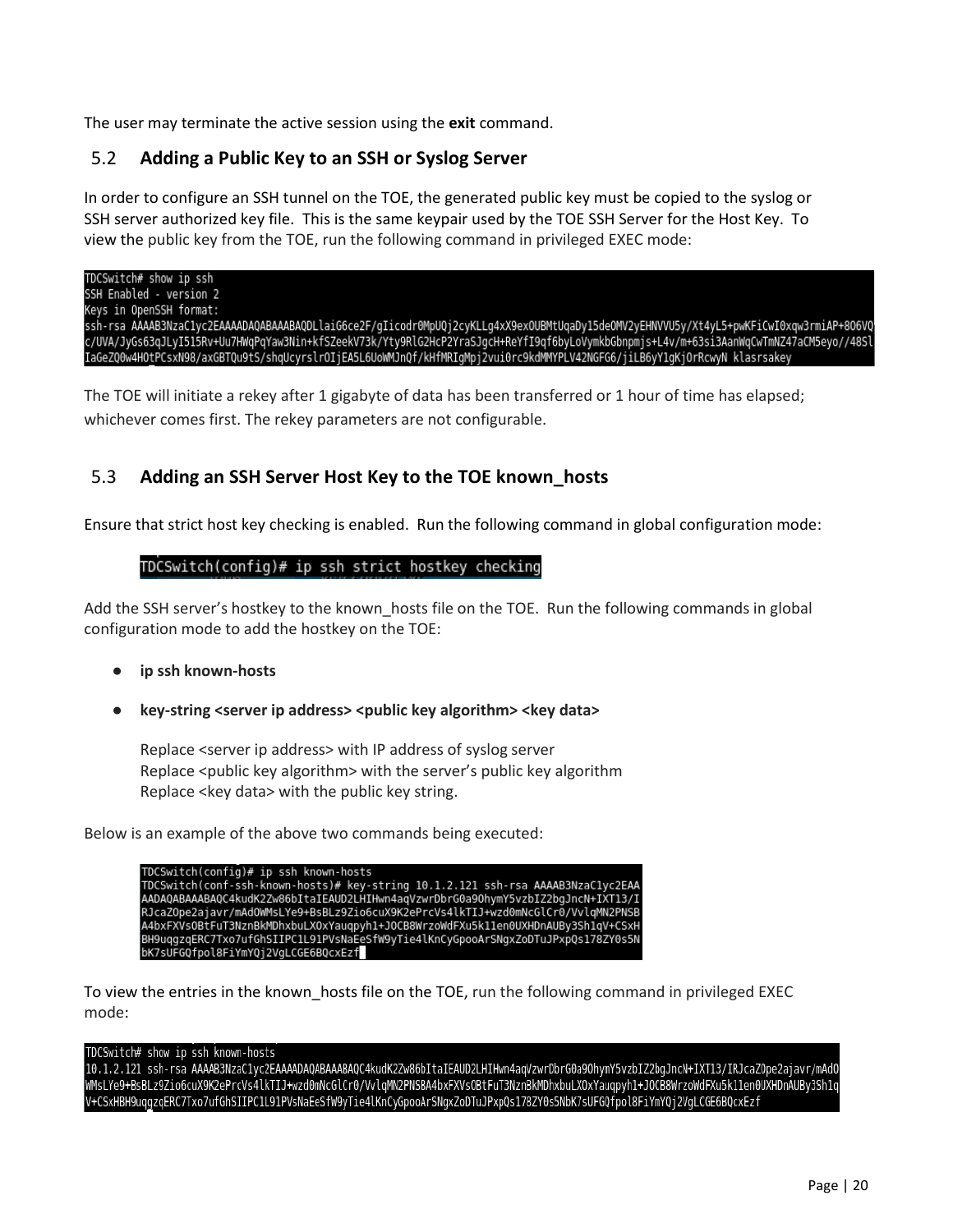To delete a specific entry in the known hosts file, run the following commands in global configuration mode:

● **ip ssh known-hosts**

### ● **no key-string <server ip address> <public key algorithm>**

Replace <server ip address> with IP address of syslog server Replace <public key algorithm> with the server's public key algorithm

Below is an example of the above two commands being executed:

TDCSwitch(config)# ip ssh known-hosts TDCSwitch(conf-ssh-known-hosts)# no key-string 10.1.2.121 ssh-rsa

To clear all entries in the known\_hosts file, run the following command in privileged EXEC mode:

### TDCSwitch# clear ip ssh known-hosts

### <span id="page-20-0"></span>5.4 **Configuring an SSH Tunnel**

The Security Administrator can start the SSH tunnel and stop the SSH tunnel. To configure the SSH tunnel on the TOE, run the following command in global configuration mode:

● **ssh tunnel username <username> host <syslog server IP> localport <port> remoteport <port>**

TDCSwitch(config)# ssh tunnel username root host 10.1.2.121 localport 50515 remo teport 1514

- $\circ$  Replace <username> with the correct username on the syslog server we will be building the SSH tunnel to.
- o The <syslog server IP> is the IP address of the syslog server.
- o Localport can be any unused port on the TOE.
- $\circ$  Remote port is the port the syslog server will be listening to for incoming syslog messages.

To terminate the SSH tunnel on the TOE, run the following command in global configuration mode:

● **no ssh tunnel username <username> host <syslog server IP> localport <port> remoteport <port>**

TDCSwitch(config)# no ssh tunnel username root host 10.1.2.121 localport 50515 r emoteport 1514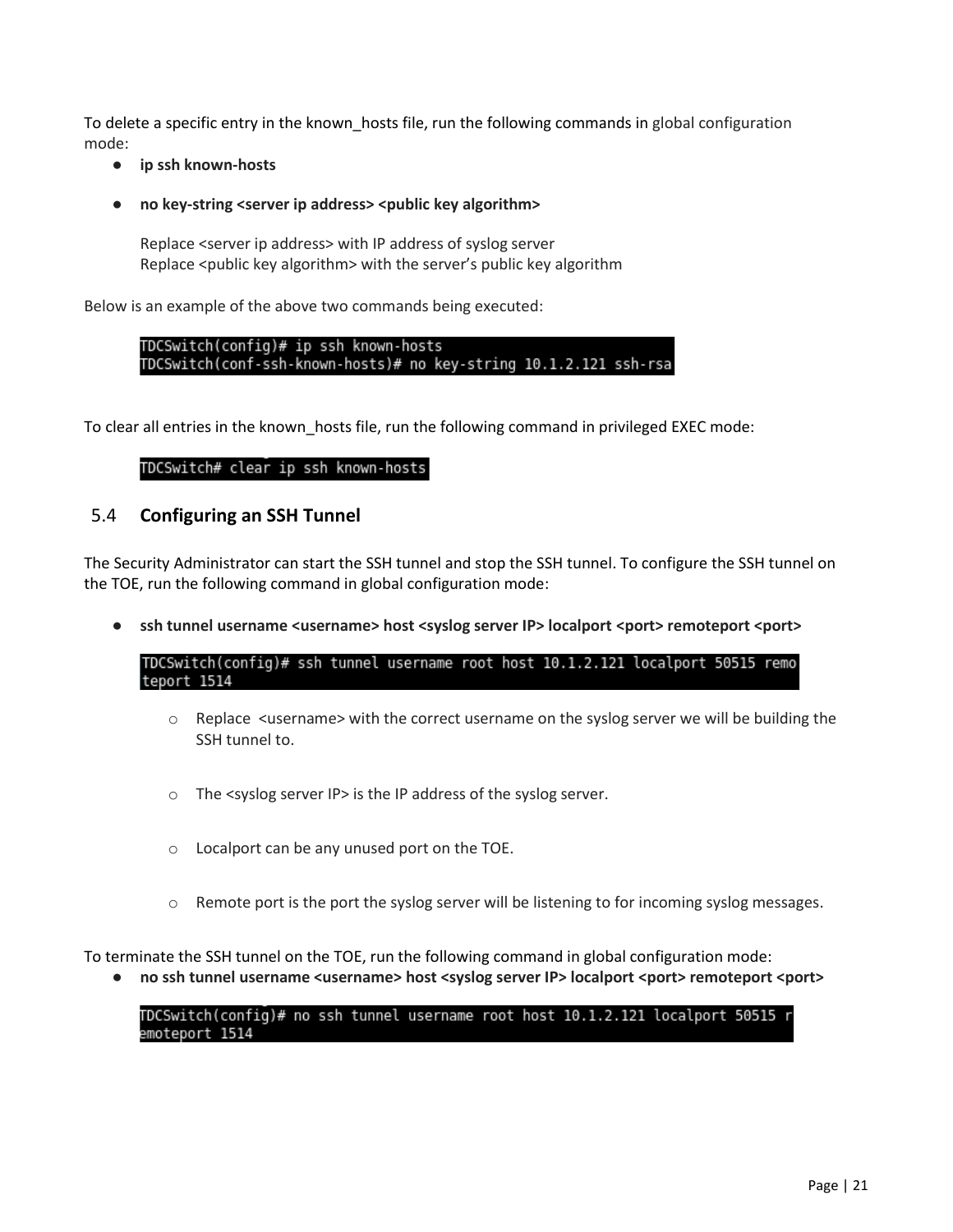The SSH tunnel will attempt to reconnect automatically when it detects the connection to the remote SSH server is broken. An administrator can also manually restart the tunnel by performing the following commands in global configuration mode:

- $\bullet$  no ssh tunnel username <username> host <syslog server IP> localport <port> remoteport <port>
- ssh tunnel username <username> host <syslog server IP> localport <port> remoteport <port>

TDCSwitch(config)# no ssh tunnel username root host 10.1.2.121 localport 50515 r<br>emoteport 1514 TDCSwitch(config)# ssh tunnel username root host 10.1.2.121 localport 50515 remo teport 1514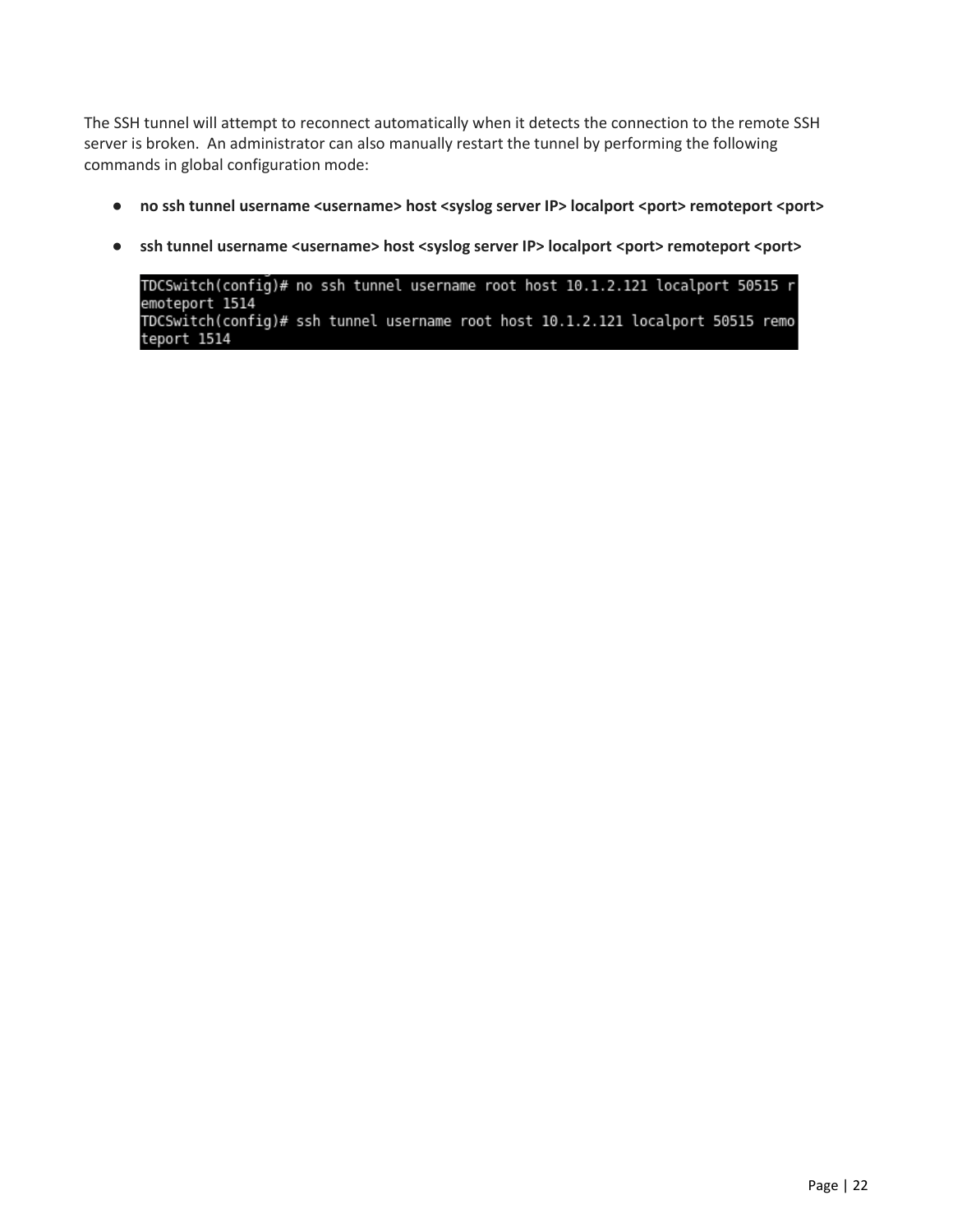# <span id="page-22-0"></span>**6 Cryptographic Support**

### <span id="page-22-1"></span>6.1 **Cryptographic Key Generation**

The TOE can support the generation of one (1) EC/RSA cryptographic keypair as follows in Common Criteria evaluated mode. This keypair is used by both the SSH Server on the TOE for the SSH Host Key, and the SSH client on the TOE for establishing an SSH tunnel to a remote server:

- EC keys of size 256 or 384
- RSA keys of size 2048 or 3072

Before keys can be generated, a domain name must be configured on the TOE with the following command entered in global configuration mode:

### TDCSwitch(config)# ip domain-name klas.cc.test

Each private key generated is stored on the system flash and each key can be zeroized securely as per Common Criteria requirements.

### <span id="page-22-2"></span>6.1.1 SSH Host Key

The SSH host key is obtained from the generated keypair and is used for SSH remote administration of the TOE. To see details of existing keys generated, enter the '**show crypto key mypubkey all'** from privileged EXEC mode. The output will show the key names. To generate a new SSH host key, you need to firstly zeroize any existing keypairs. Instructions on zeroizing cryptographic keys can be found on section 5.3 'Cryptographic Key Zeroization' of this document.

### <span id="page-22-3"></span>6.1.2 Generating Key Pairs

1. ECDSA Keypair

To generate an ECDSA keypair do the following in global configuration mode:

**crypto key generate ec keysize <256|384> label <label name>**

|TDCSwitch(config)# crypto key generate ec keysize 256 label ECKeyExample

The <label name> is a unique identifier for the key.

2. RSA Keypair

To generate an RSA keypair do the following in global configuration mode:

**crypto key generate rsa general-keys modulus <2048|3072> label <label name>**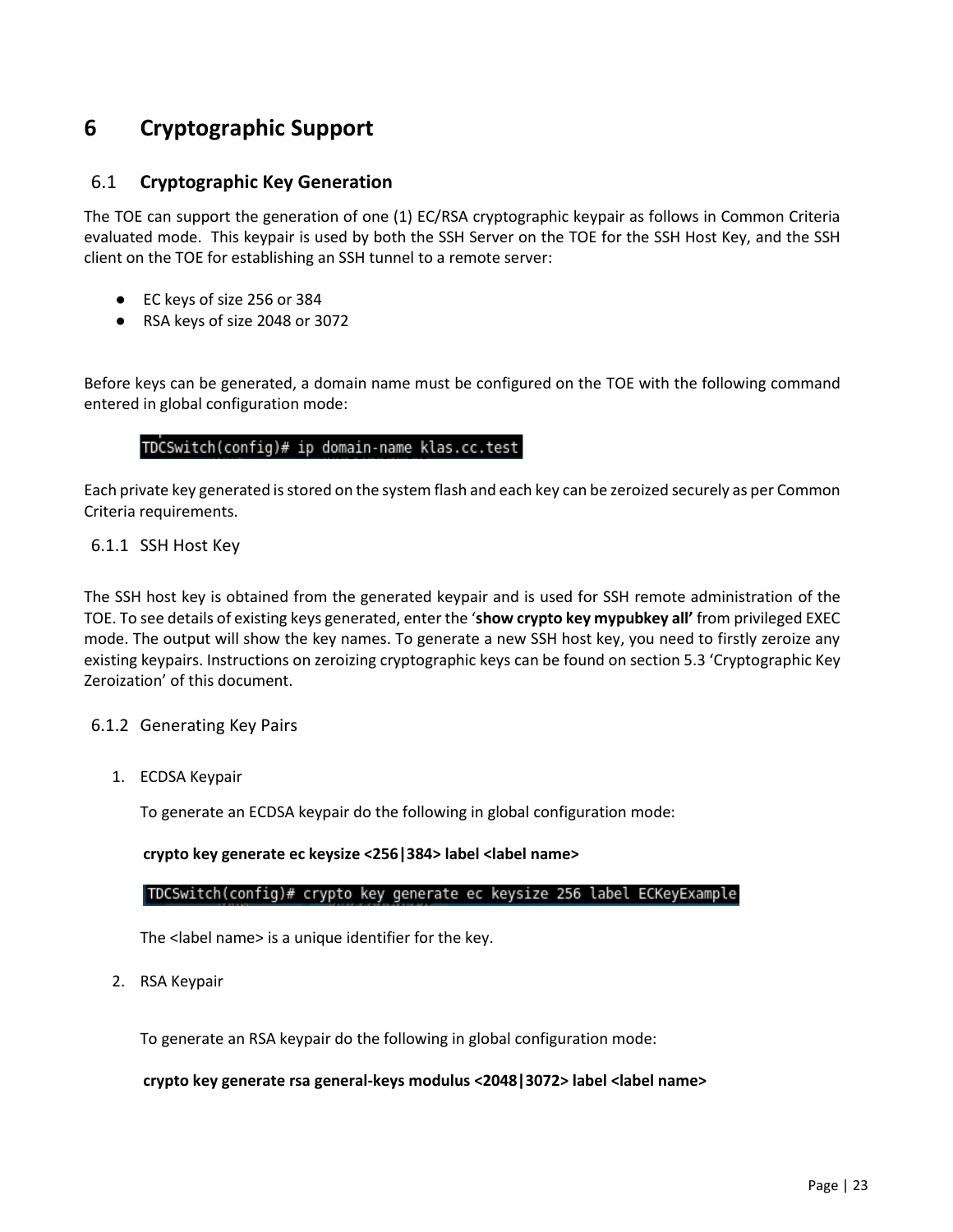# TDCSwitch(config)# crypto key generate rsa general-keys modulus 2048 label RSAKe<br>yExample

The <label name> is a unique identifier for the key.

Running the same command again with the same label name will overwrite the existing key with that label name.

### <span id="page-23-0"></span>6.2 **Information on Crypto Key Generation**

Crypto keys are generated in pairs: one private and one public key. If the user repeats the command using the same label name then the old keypair will be zeroized and a new keypair created.

Key-pairs are not stored in the configuration and private keys are not visible by a user or administrator. The administrator can see what keys have been generated by executing the command from privileged EXEC mode:

- **show crypto key mypubkey <all | rsa | ec>**
	- $\circ$  This will output details of the generated keys and the public component. The private key will not be displayed.
	- $\circ$  The Key name field corresponds to the label name. The Key type field displays if the key is RSA or ECDSA. The Key storage field displays the secure partition the key is stored in.
	- o Use **'all'** to display all keypairs. Use **'ec'** to display EC keypairs. Use **'rsa'** to display RSA keys



Keypairs are persistent across reboots as they are stored in secure flash partitions. If the error **"% Please define a domain-name first.**" is displayed after trying to run the crypto key generate command then the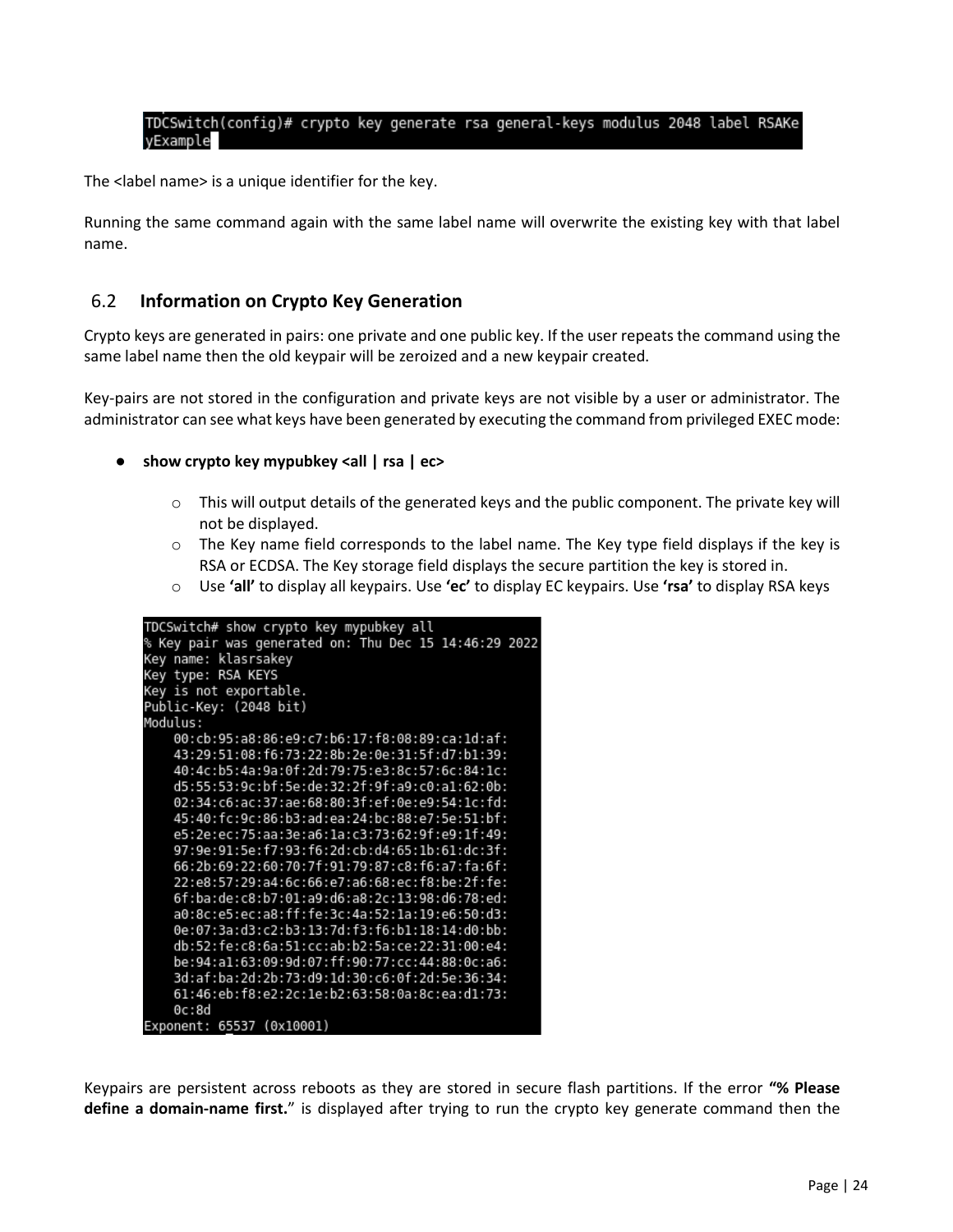administrator is required to configure a domain-name using the **'ip domain-name <domain-name>'** command from global configuration mode.

## <span id="page-24-0"></span>6.3 **Cryptographic Key Zeroization**

Cryptographic keys can be zeroized using the following methods:

Zeroize the individual key stored in flash:

### o **crypto key zeroize <ec|rsa> <label name>**

where the <label name> matches the Key name in flash.

TDCSwitch(config)# crypto key zeroize rsa RSAKeyExample

### TDCSwitch(config)# crypto key zeroize ec ECKeyExample

- Zeroize all existing keys:
	- o **crypto key zeroize**

#### TDCSwitch(config)# crypto key zeroize

● Generating a new key will immediately overwrite and erase any existing keys and replacing the old keys with a new key value.

### <span id="page-24-1"></span>6.4 **Self Tests**

The TOE performs the following self-tests:

● Integrity check of the firmware image (during bootup):

During system boot the TOE performs an integrity check of the installed firmware by comparing the RSA 4096 using SHA-256 digital signature of the firmware image. This happens before any configuration has been loaded or any interfaces are enabled. If signature verification fails, all SSH functionality is disabled.

● Cryptographic algorithm known-answer tests (during bootup):

All approved cryptographic algorithms are tested at boot using known-answer tests. If any cryptographic algorithm or entropy tests fail, the TOE will immediately reboot. An error message will be displayed on the console.

● Entropy self-tests (continuous, bootup and on-demand):

The entropy noise source health tests are performed during bootup as part of the self-tests. They also are run continuously during system runtime. If any of the entropy health tests fail, the system will reboot immediately and an error message will be displayed to the console.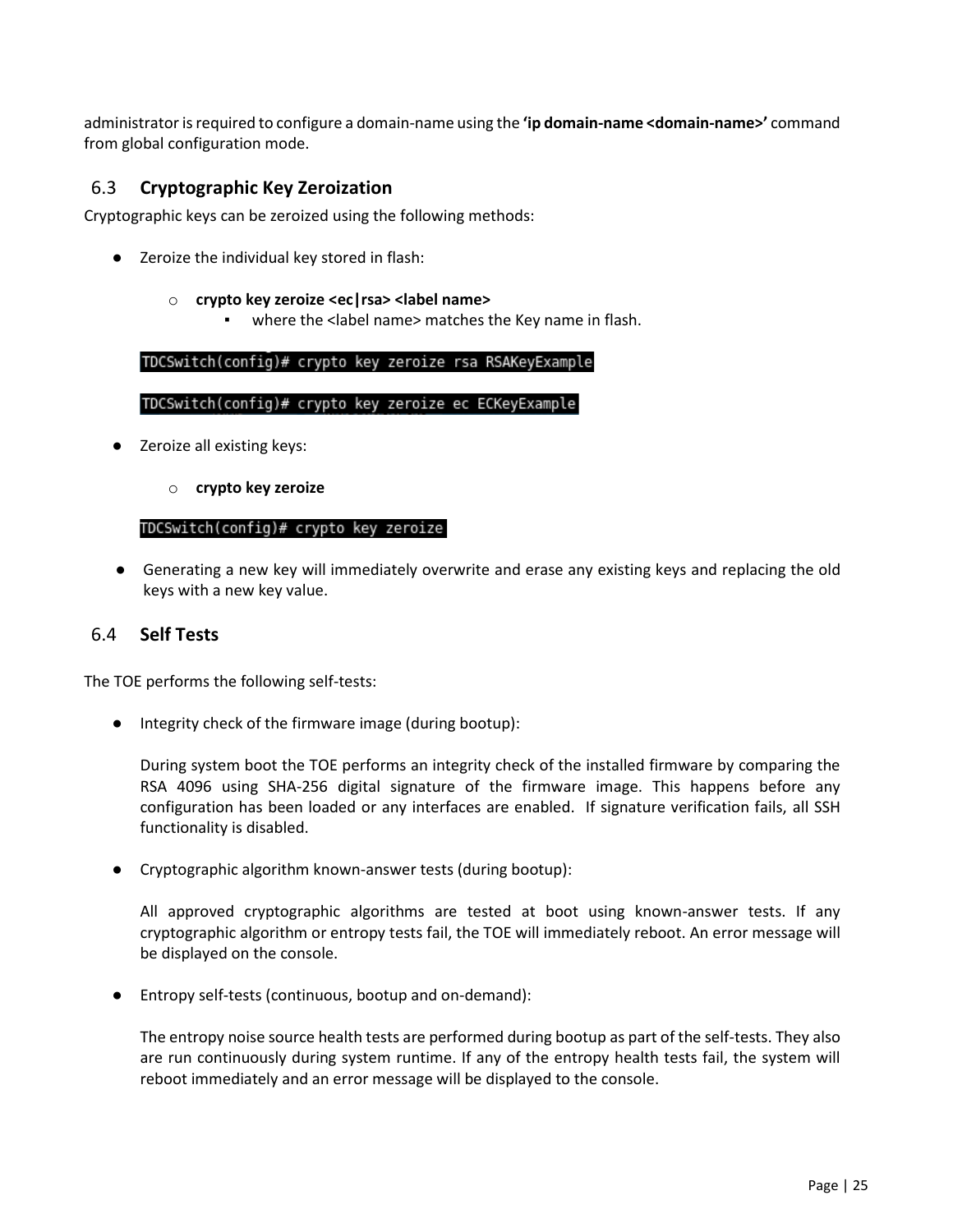If any cryptographic algorithm known-answer tests or entropy self-tests failures are observed, the user should no longer use the device for cryptographic operations with the current firmware image. The user should try to load a new firmware image and check if the issue still occurs. If the problem continues to exist please discontinue usage of the device and contact Klas Telecom for assistance.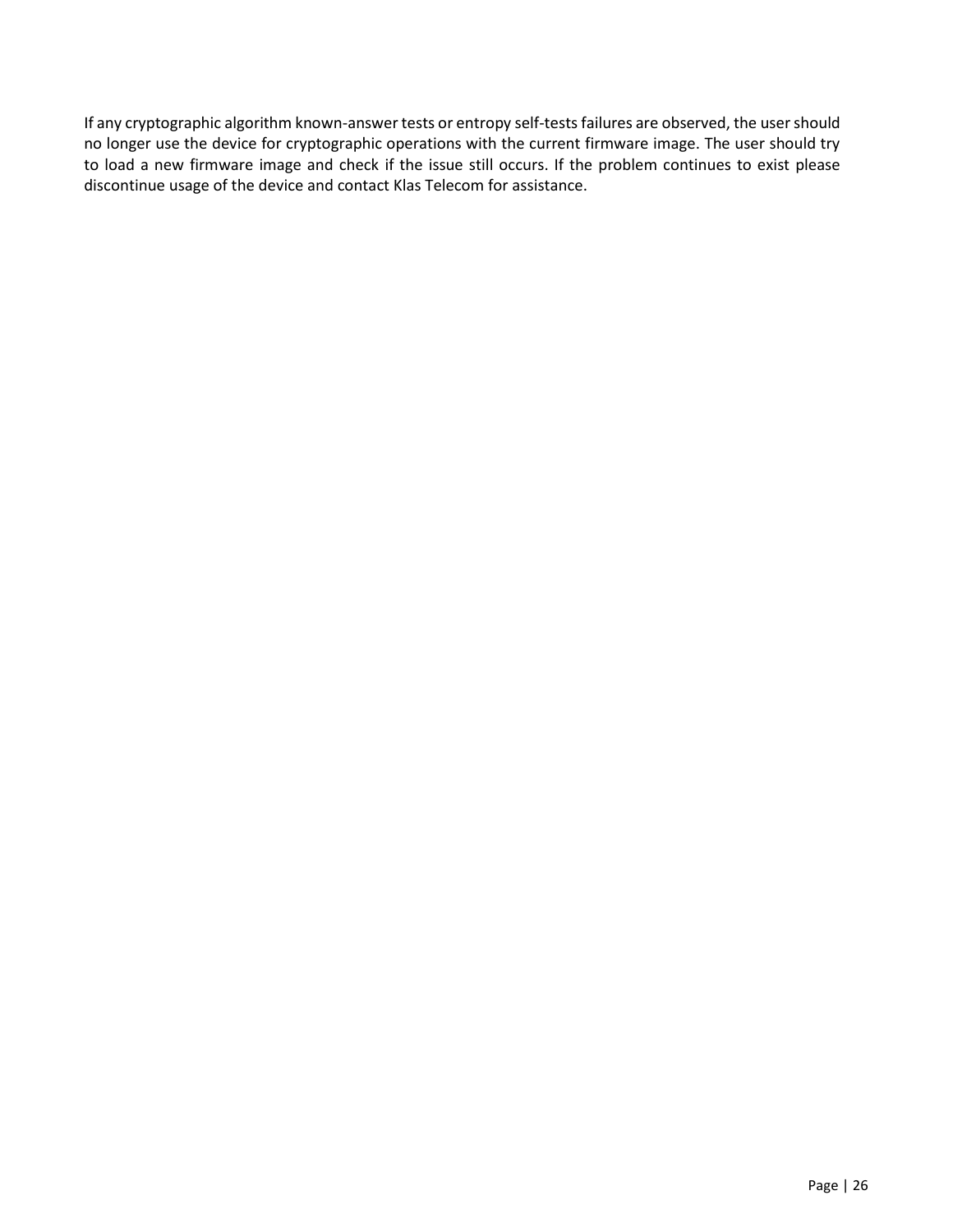# <span id="page-26-0"></span>**7 Operational Modes**

When a Klas FastNet Series Switch is initially installed, it is under normal operational mode. After initial installation, the device must still be placed into its evaluated common criteria mode configuration by performing the steps described in Section 3.3 of this guidance. Once configured in its evaluated configuration, the switch is considered to be running in Common Criteria mode and will perform the functions as described.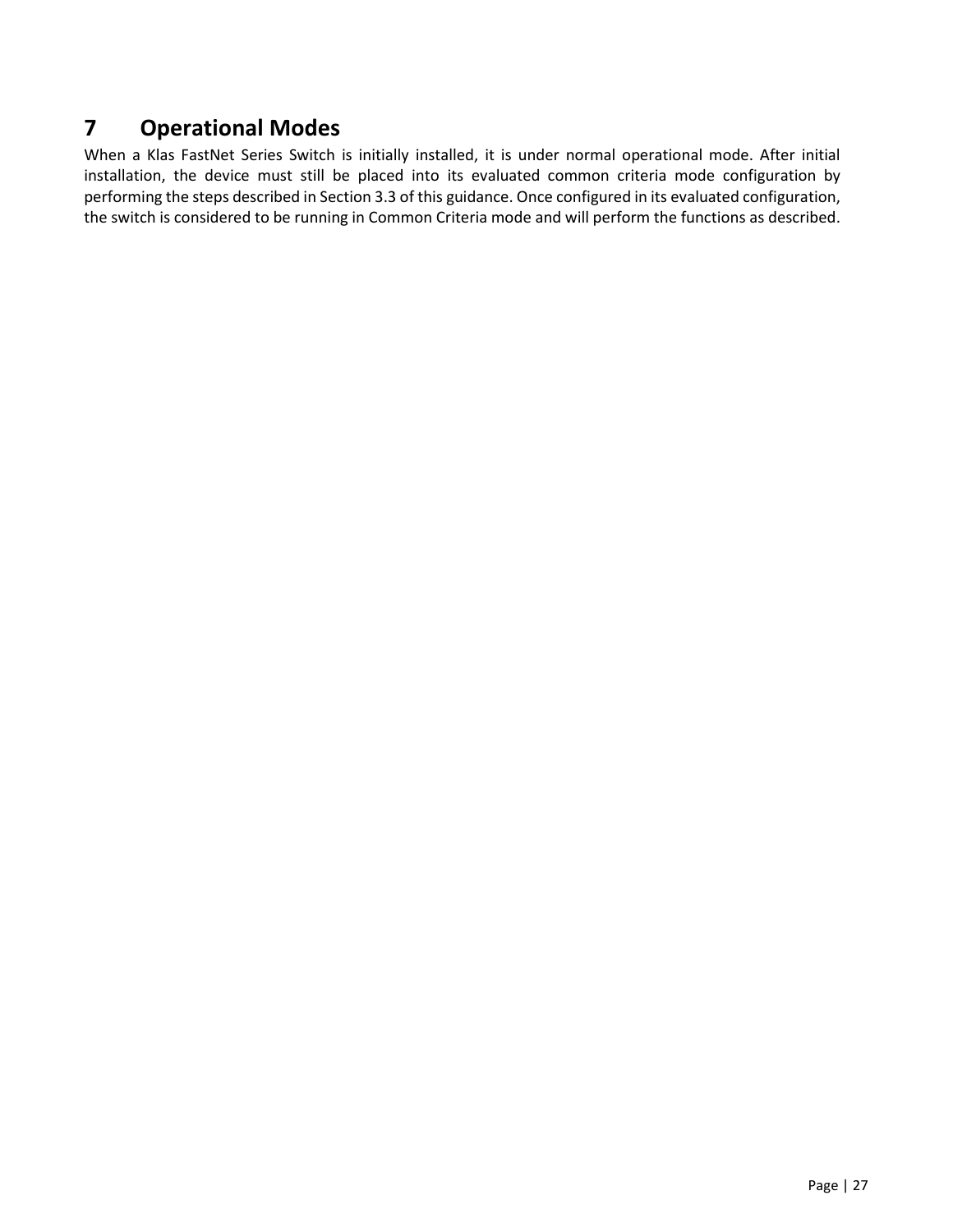# <span id="page-27-0"></span>**8 References**

The following documents were created and evaluated as part of the Klas FastNet Series Switches CC evaluation:

- Klas FastNet Series Switches KlasOS 5.3 Common Criteria Configuration Guide [AGD} version 1.0
- Klas Fastnet Series Switches KlasOS 5.3 Security Target [ST] version 1.7